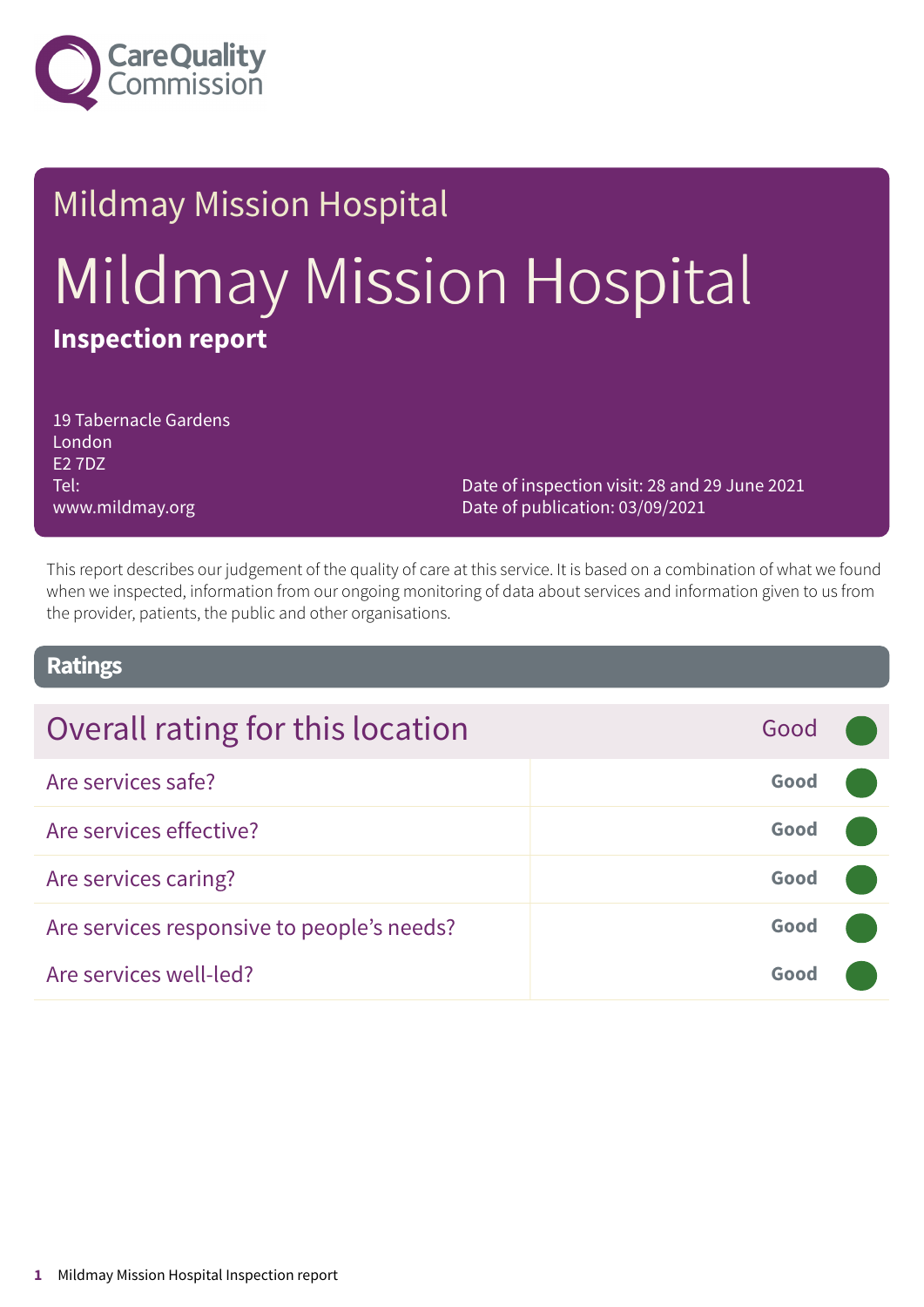### **Overall summary**

Our rating of this location went down. We rated it as good because:

- The service had enough staff to care for patients and keep them safe. Staff had training in key skills, understood how to protect patients from abuse.
- The service was visibly clean and well maintained. Staff managed infection risk well.
- The service managed safety incidents well and learned lessons from them. Staff collected safety information and used it to improve the service.
- Staff assessed risks to patients and acted on them. They provided effective care and treatment, gave patients enough to eat and drink, and offered pain relief when patients needed it.
- Staff worked well together for the benefit of patients, supported them to make decisions about their care and provided information to enable them to lead healthier lives. They were focused on the needs of patients receiving care.
- Staff treated patients with compassion and kindness and respected their privacy and dignity. Staff provided emotional support to patients, families and carers.
- The service planned care to meet the needs of local people. People could access the service when they needed it and did not have to wait too long for treatment.
- Leaders ran services well using reliable information systems. Staff felt respected, supported and valued. The service engaged well with patients and the community and all staff were committed to continually improving services.

#### However:

- The service used both paper and electronic records and information was not always easy to find in patient care records. This meant staff unfamiliar with the system might not be able to find information about patients' needs promptly.
- Patient risk assessments were not always completed within 48 hours of admission.
- There was an inconsistent approach to care planning. We found a few gaps where patient needs were identified but there was no care plan or insufficient detail. Most care plans did not show evidence of patient involvement.
- Staff did not keep written records of the multidisciplinary team meetings. This increased the risk of important information being lost.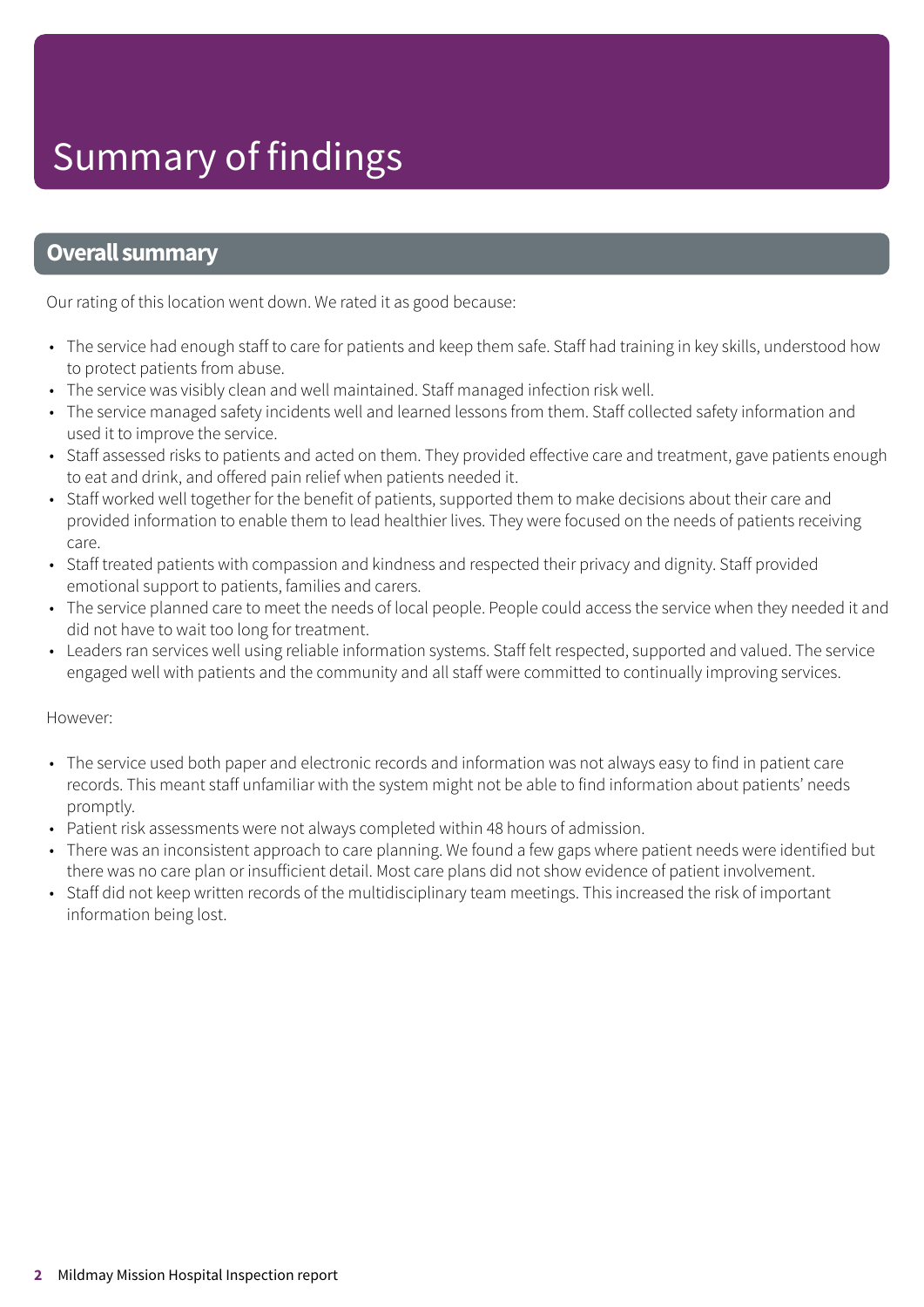## Summary of findings

### **Ourjudgementsabouteachofthemainservices Service Rating Summary of each main service Community health inpatient services Good –––**

**3** Mildmay Mission Hospital Inspection report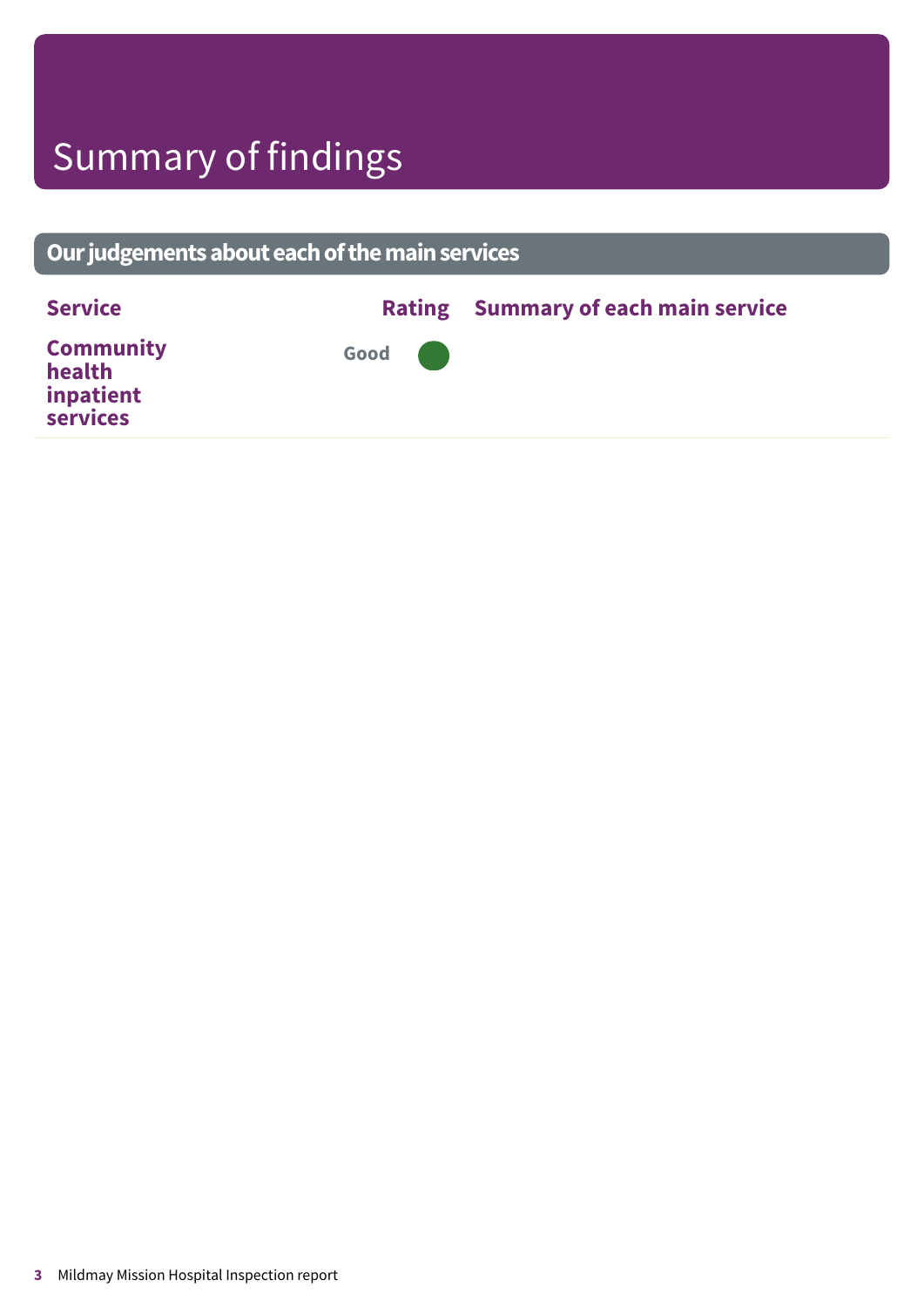# Summary of findings

### **Contents**

| Summary of this inspection                 | Page |
|--------------------------------------------|------|
| Background to Mildmay Mission Hospital     | .5   |
| Information about Mildmay Mission Hospital | .5.  |
| Our findings from this inspection          |      |
| Overview of ratings                        | 7    |
| Our findings by main service               | 8    |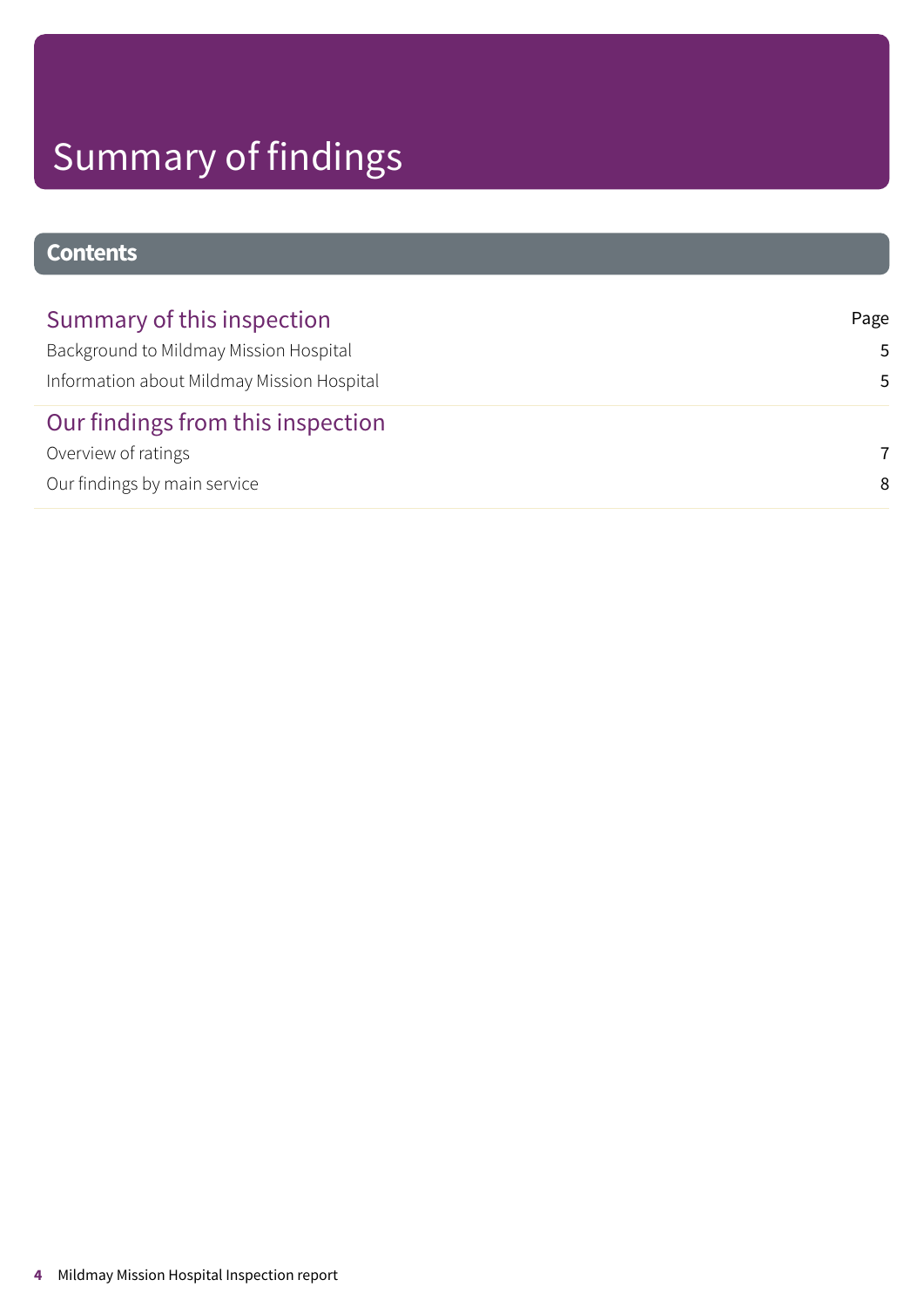### <span id="page-4-0"></span>**Background to Mildmay Mission Hospital**

Mildmay Mission Hospital is a voluntary charitable hospital and rehabilitation unit based in Shoreditch, East London. It is a tertiary healthcare provider of specialist care and rehabilitation for people living with complex HIV-related conditions, particularly HIV associated neuro-cognitive disorder (HAND), also known as HIV-related neuro-cognitive impairment (HNCI) or AIDS dementia. It is Europe's only centre dedicated to the rehabilitation of people living with HIV related brain injuries.

The hospital is an independent organisation, which provides services to NHS patients from 20 London clinical commissioning groups (CCGs) as well as CCGs and local authorities in other parts of the UK. Mildmay Mission Hospital is registered with the Care Quality Commission to deliver two regulated activities: treatment of disease, disorder or injury and diagnostic and screening procedures. The service has a registered manager.

In March 2020, the hospital opened two new patient pathways in response to the COVID19 global pandemic. The step-down homeless medical care pathway provides step-down care for the homeless population of London, meeting unmet need for specialist medical care following treatment in an acute hospital setting. The step-down COVID-care pathway provides COVID-care beds for people who are homeless.

The hospital formerly provided day services, which were closed due to COVID-19 and were not operating at the time of our visit. There are two inpatient wards: William and Catherine. William Ward has capacity for 14 patients with nine occupied at the time of our visit and Catherine has capacity for 12 patients with 11 beds occupied at the time of the inspection. Wards are mixed gender. Facilities for patients include a gymnasium, occupational therapy rehabilitation room, digital inclusion IT suite, garden room and a chapel with multipurpose faith room.

Mildmay Mission Hospital was last inspected in 2017 and was rated outstanding.

### <span id="page-4-1"></span>**Howwecarriedoutthis inspection**

To fully understand the experience of people who use services, we always ask the following five questions of every service and provider:

- Is it safe?
- Is it effective?
- Is it caring?
- Is it responsive to people's needs?
- Is it well-led?

Before the inspection visit, we reviewed information that we held about Mildmay Mission Hospital.

During the visit, the inspection team:

- Visited both wards in the hospital, looked at the quality of the ward environment and observed how staff were caring for patients.
- Spoke with eight patients and two carers of patients who were using the services.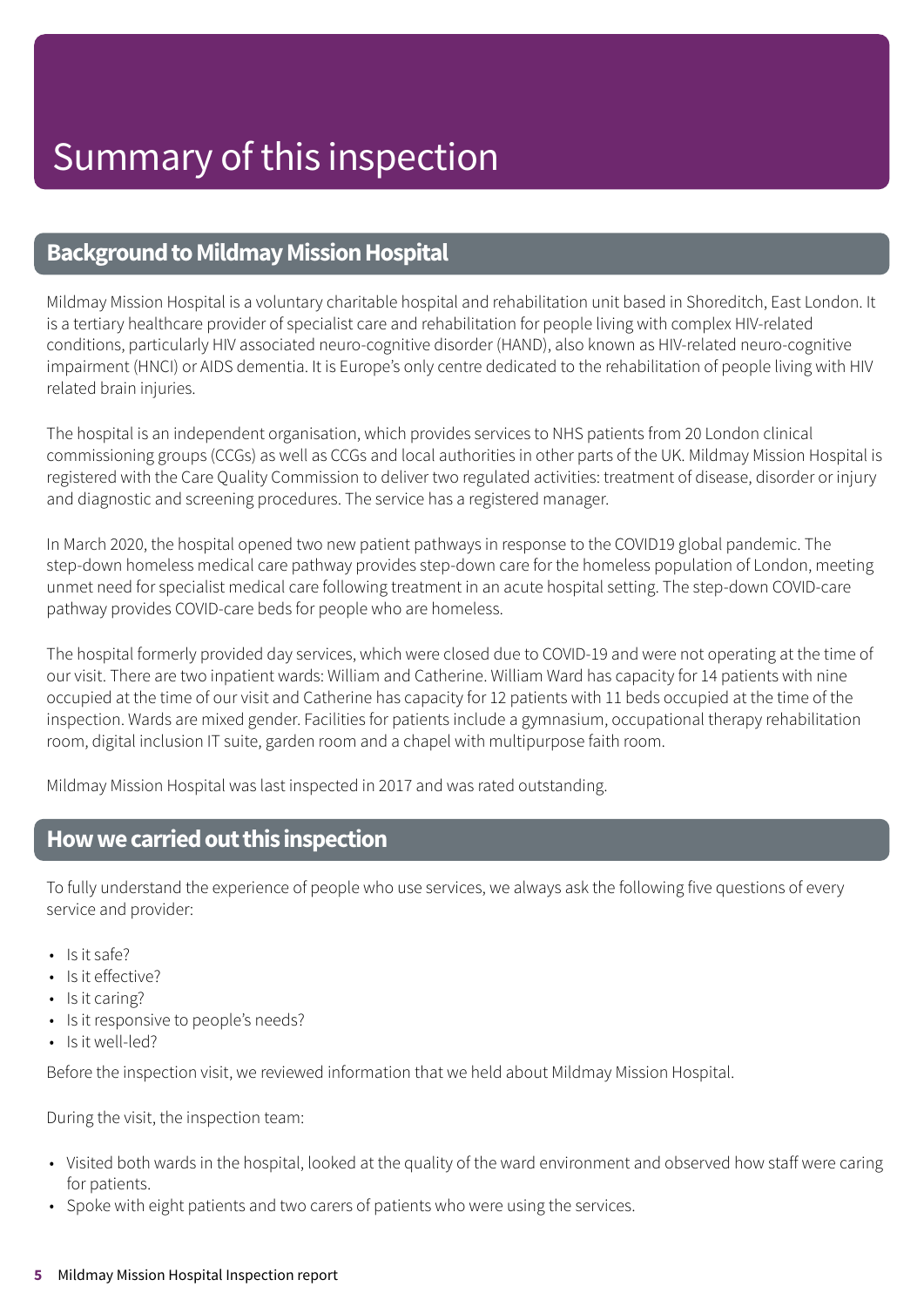## Summary of this inspection

- Spoke with the registered manager and 18 other staff members including the medical director, nurses, social worker, occupational therapist, housing officer, physiotherapist, speech and language therapist (SALT), dietitian, domestic and estates staff and members of the senior leadership team.
- Attended and observed a handover meeting and a multidisciplinary team meeting.
- Looked at 10 patient care and treatment records.
- Carried out specific checks of medicines management on both wards.
- Looked at a range of policies, procedures and other documents relating to the running of the service.

### **Outstanding practice**

We found the following outstanding practice:

- There was a comprehensive volunteer support programme providing one-to-one social time and support to patients to reduce their risk of social isolation. Although COVID-19 had placed limitations on the recruitment and activities of volunteers, the hospital had adapted the volunteer programme to continue to provide support to patients.
- The hospital was given the go-ahead to provide step-down services for people who are homeless just a few days before it was due to close as it was no longer being commissioned. They quickly mobilised to provide the first pathway of its kind in London.

### **Areas forimprovement**

#### **Action the service SHOULD take to improve:**

- The provider should ensure that records are stored consistently so that patient information is accessible to all staff including agency staff, promptly.
- The provider should ensure that risk assessments of all patients are completed promptly on admission and that clear care plans or risk management plans are in place to address the risks and needs identified.
- The provider should ensure that care plans are person-centred and demonstrate patient involvement.
- The provider should ensure that discussions and decisions made in the multidisciplinary meeting are recorded in the patients' notes.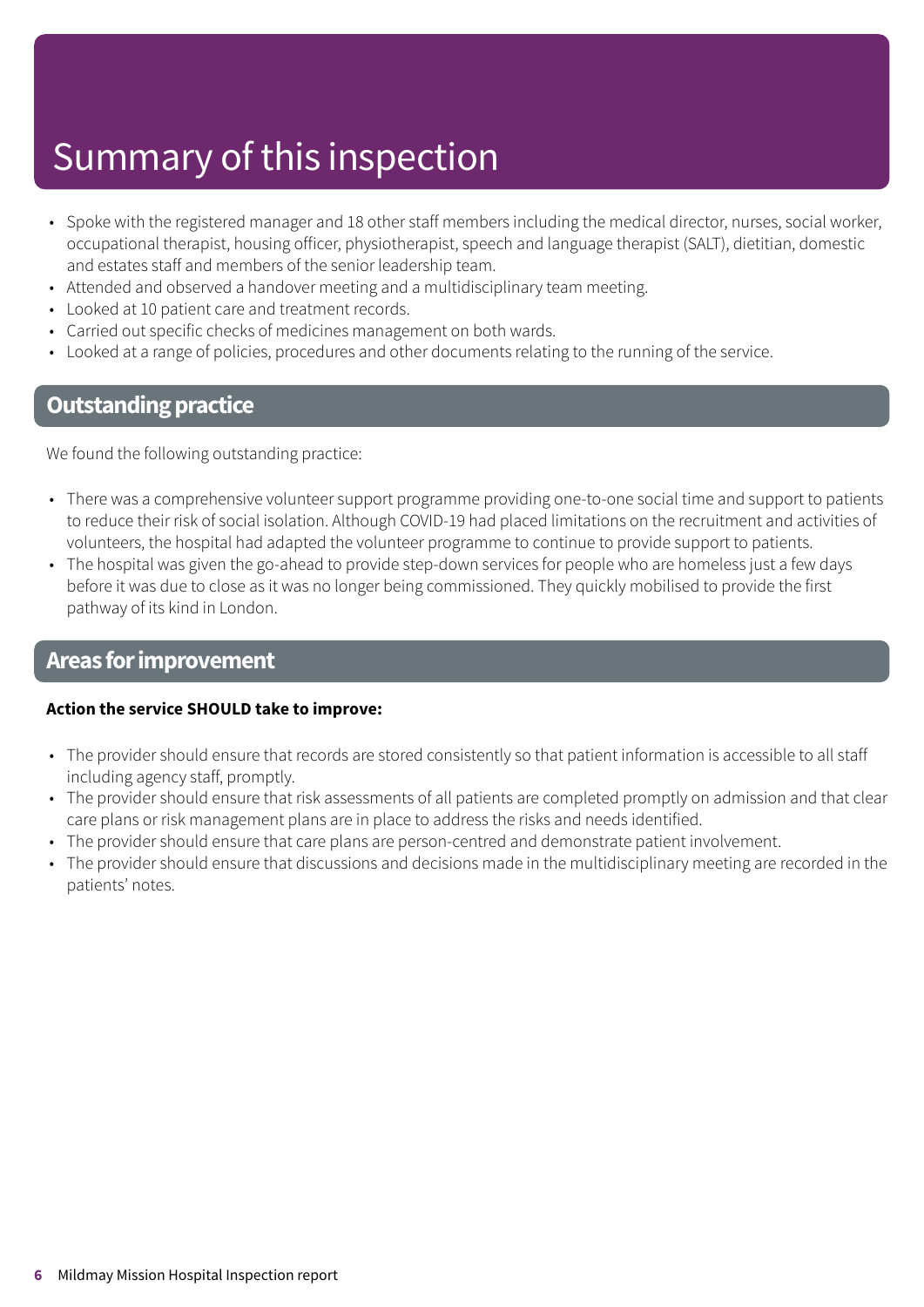## Our findings

### <span id="page-6-0"></span>**Overview of ratings**

Our ratings for this location are:

|                                               | Safe | <b>Effective</b> | Caring | Responsive | Well-led | <b>Overall</b> |
|-----------------------------------------------|------|------------------|--------|------------|----------|----------------|
| <b>Community health</b><br>inpatient services | Good | Good             | Good   | Good       | Good     | Good           |
| <b>Overall</b>                                | Good | Good             | Good   | Good       | Good     | Good           |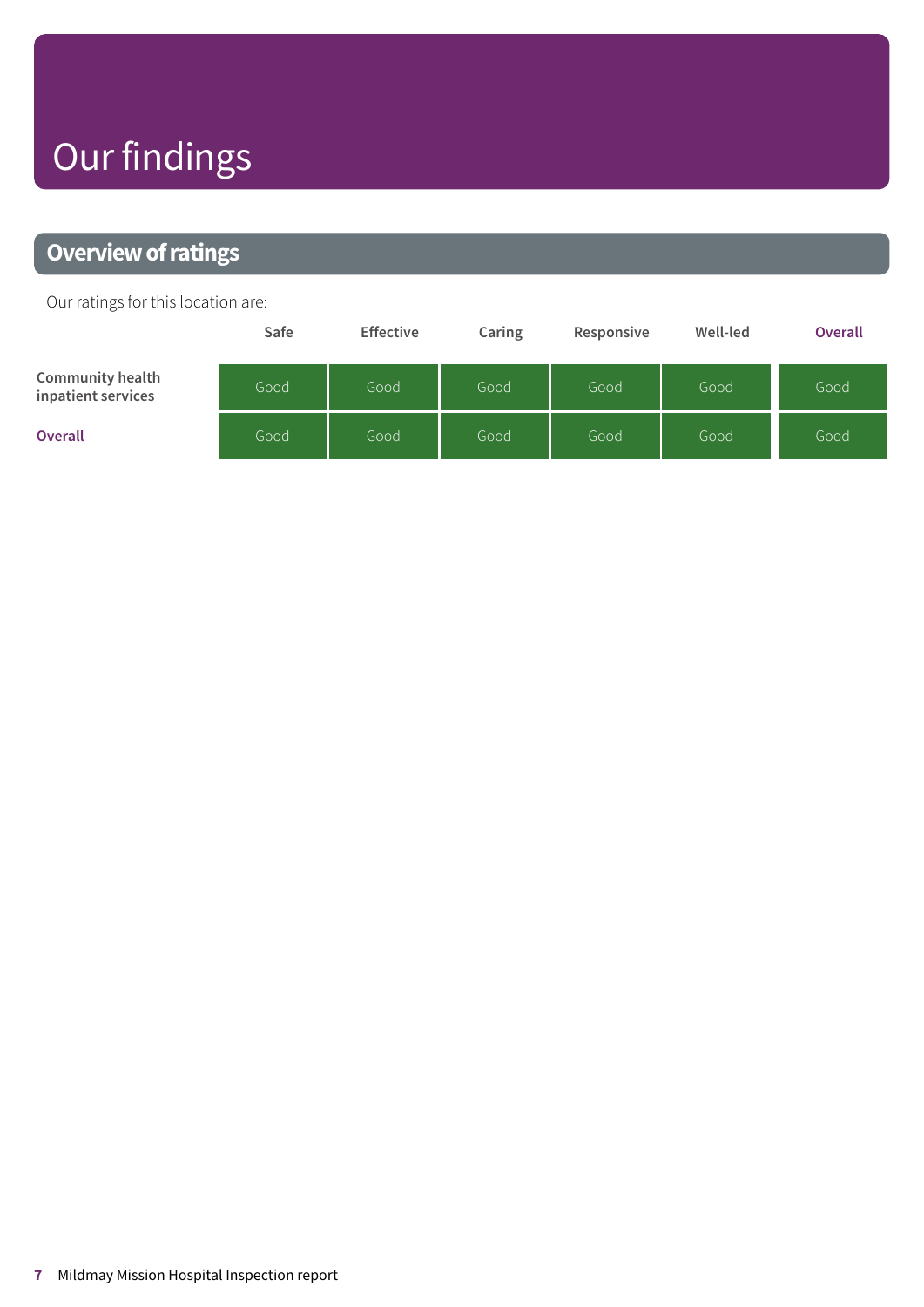**Good –––**

### <span id="page-7-0"></span>Community health inpatient services

| Safe             | Good |  |
|------------------|------|--|
| <b>Effective</b> | Good |  |
| Caring           | Good |  |
| Responsive       | Good |  |
| <b>Well-led</b>  | Good |  |

### **Are Community health inpatient services safe?**

Our rating of safe stayed the same. We rated it as good.

#### Mandatory training

The service provided mandatory training in key skills training to all staff and made sure everyone completed it.

Staff were required to complete a planned programme of mandatory training. Mandatory training modules included: basic life support, emergency first aid, handling violence and aggression, equality, diversity and inclusion, infection prevention and control, dementia awareness, lone working and mental health awareness.

Bank staff had access to the mandatory training programme. The service also provided bespoke training programmes for students and volunteers. For example, student nurses were given a placement pack which provided information about the hospital environment, patient cohort, learning opportunities and other, useful information.

At the time of our inspection the overall compliance rate for completion of all mandatory training was 87% across all staff groups. Nursing and therapies staff were 100% compliant with mandatory training.

Staff were given extra paid time and more access to computers to help them complete training.

The service had grouped staff together to form a 'bubble'. A 'bubble' included staff who worked together and did not mix with other staff groups. This meant staff could keep up to date with training such as basic life support, which was carried out face to face, during the pandemic.

#### Safeguarding

Staff understood how to protect patients from abuse and the service worked well with other agencies to do so. Staff had training on how to recognise and report abuse and they knew how to apply it.

The hospital had clear and detailed safeguarding policies and procedures in place.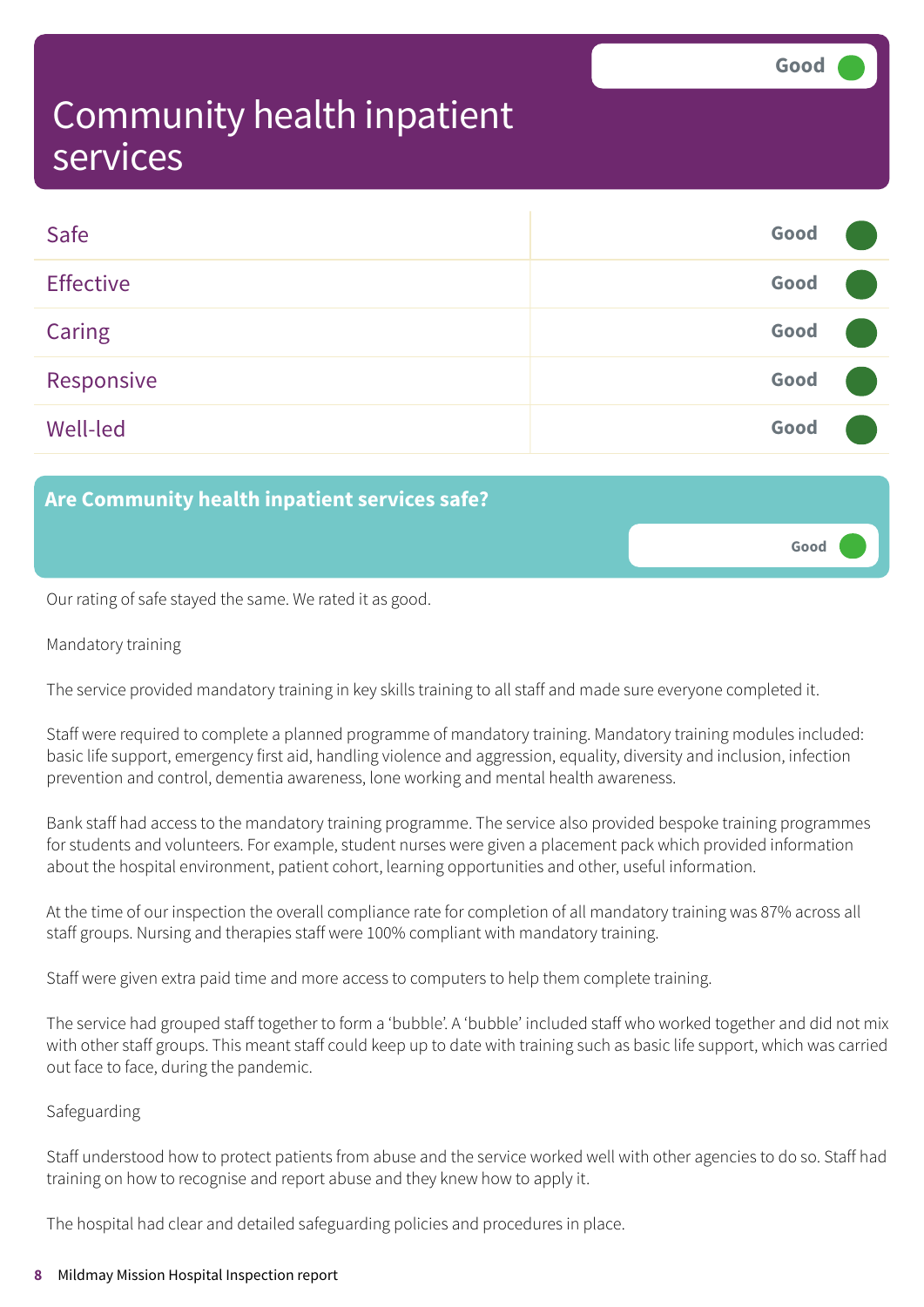All staff including students and volunteers were expected to complete mandatory training in safeguarding children and adults. Nursing and therapies staff were 100% compliant with safeguarding adults training. The quarterly performance and quality report for Q4 2021 indicated an overall compliance rate of 83% for safeguarding adults and children training. The hospital safeguarding lead was trained to level 3 in safeguarding adults and children.

The service had made safeguarding a priority for quality improvement in 2021/22. Service leads met regularly with the CCG and safeguarding lead at the local authority to monitor safeguarding.

The service used a safeguarding spreadsheet to monitor and track safeguarding concerns to ensure concerns were followed up. This was monitored by the social worker and lead safeguarding nurse who were both available for staff to speak to about any concerns.

Patient records showed safeguarding issues were identified and staff made appropriate safeguarding referrals.

Staff had a good understanding of how to recognise signs of abuse and how to escalate concerns if they thought a patient was at risk of harm.

Cleanliness, infection prevention and control, and hygiene

The service controlled infection risk well. Staff used equipment and control measures to protect patients, themselves and others from infection. Staff kept equipment and the premises visibly clean.

Clinical and public areas were visibly clean, bright and well organised. All areas on William and Catherine wards were visibly clean and shower and toilet rooms were clean and tidy. Clinic rooms on both wards were cleaned regularly and well organised.

The hospital had implemented COVID-19 procedures for IPC, staff and visitors at the start of the pandemic.

There were hand hygiene points throughout corridors and posters displaying hand hygiene guidance. There was hand sanitising gel and paper towels available throughout the hospital. Staff carried out monthly handwashing and cleaning audits to ensure staff were compliant with procedures.

Staff wore appropriate personal protective equipment (PPE). The service had large stocks of PPE available for staff and visitors and monitored supplies of this at the monthly management meetings. Staff were trained in donning and doffing procedures.

The service had arrangements in place to nurse COVID-19 positive patients separately. There were dedicated rooms with a privacy screen in place and staff caring for COVID-19 positive patients entered and exited by a separate door. The infection prevention and control (IPC) team from a local NHS trust visited the service and were satisfied the IPC measures in place kept all patients safe.

Staff disposed of waste safely. Staff disposed of sharps and infectious clinical waste in separate bins. This was audited on a regular basis. Cleaning checklists were displayed in toilet areas on the wards.

Environment and equipment

The design, maintenance and use of facilities, premises and equipment kept people safe.

#### **9** Mildmay Mission Hospital Inspection report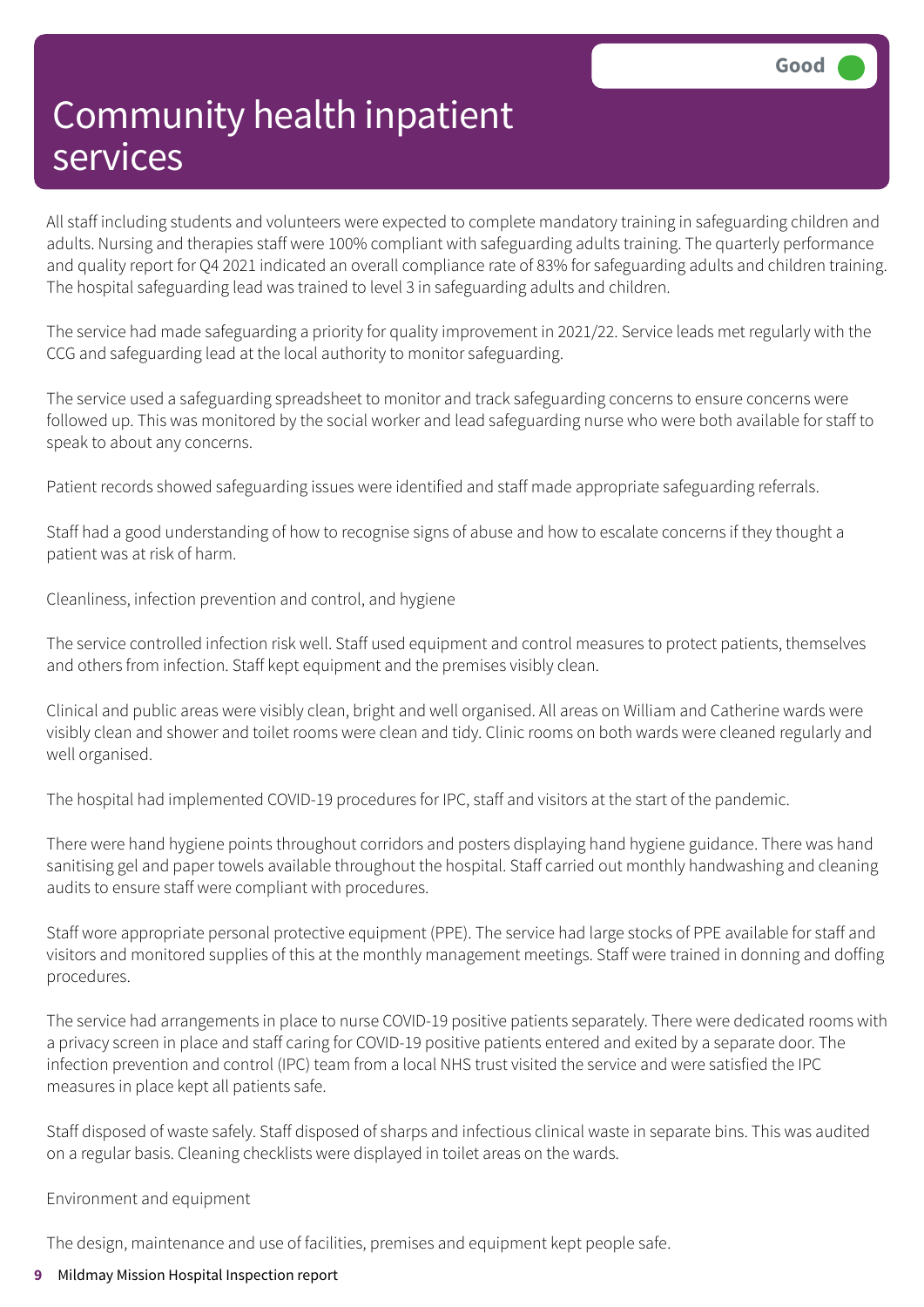All areas of the hospital were maintained to a high standard. The reception area was bright and clean. The ground floor included the chapel, gym and occupational therapy area. Wards were located on the first floor and accessed via a lift. This meant all patient areas were accessible for patients with physical disabilities.

The building had specific areas for storage including dedicated space for patient records and large equipment. There was appropriate storage for oxygen cylinders.

There was a secure entry system with CCTV to ensure the safety of patients and staff. Windows were secured with safety catches throughout the building. Patient call bells were within easy reach of patients.

The hospital had a garden with plants and seating for patients and visitors. This was a welcoming space and we observed patients enjoying it during our visit.

The hospital was fully accessible throughout, with lifts to each floor, accessible doorways and disabled access toilets. All patients had their own bedrooms with ensuite facilities. Many ward rooms had a step free bathroom and were wheelchair accessible.

The environment had clear signage, good lighting, seating and quiet areas available for patients if needed. This was helpful for patients with cognitive impairments.

The hospital facilities team carried out a maintenance audit every week to identify any issues and an electronic data base to track tasks. Tasks were tracked on a database and repairs were carried out promptly.

The service had fire safety policy and procedures in place. Fire extinguishers and fire safety equipment were in place throughout the building. Fire drills were carried out twice annually and fire risk assessments were done once a year and included a review of evacuation plans. The last fire risk assessment highlighted three medium and one high risk remedial actions required which had been addressed by the estates team.

Clinic rooms in both wards were well maintained. Records showed that emergency resuscitation trolleys were checked daily by nursing staff and were sealed with a tag.

Electrical equipment tested. Staff applied stickers to clinical equipment to show it had been calibrated in line with the manufacturer's guidance.

Staff carried out regular checks on the environment and an up to date health and safety risk assessment had been carried out by facilities.

The hospital had a business continuity plan, which was due to be reviewed at the time of our visit. This covered escalation procedures and incident management and recovery.

The wards complied with guidance on eliminating mixed-sex accommodation. Both wards were mixed sex, but bedrooms were single and had ensuite bathroom and toilet facilities.

Assessing and responding to patient risk

The hospital had effective systems and processes in place for identifying and managing patient risks. Staff completed risk assessments for each patient. Staff identified and acted upon patients at risk of deterioration.

#### **10** Mildmay Mission Hospital Inspection report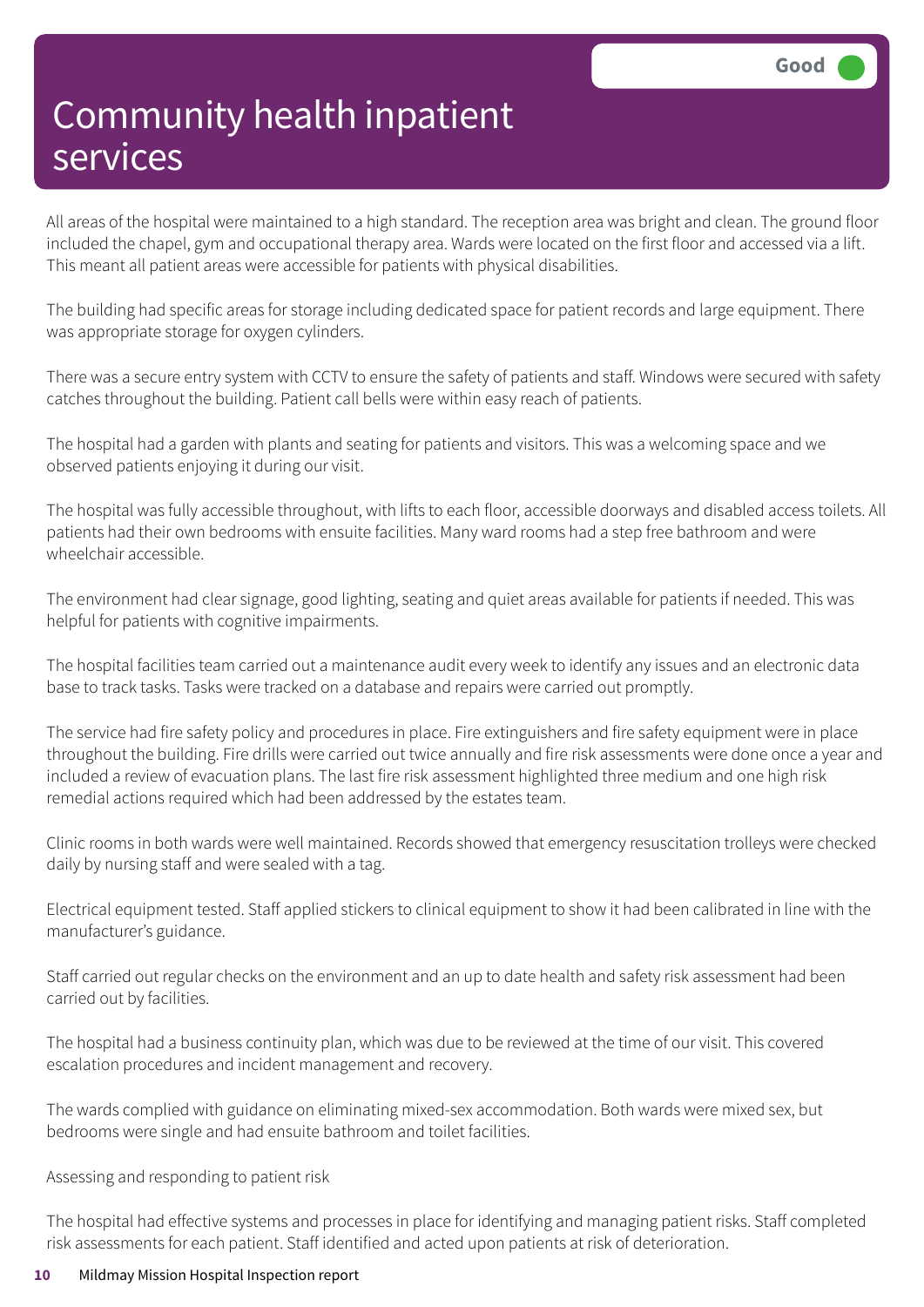The service had recently introduced a new risk assessment tool. This covered up to 17 areas depending on the person's individual needs. The areas covered included falls risk, safeguarding, adherence to medication and physical health.

The service monitored the completion of risk assessments within 48 hours of admission through monthly audits. The most recent audit showed this had improved from eight risk assessments not completed in March 2021 to one risk assessment not completed in May 2021. However, when we reviewed 10 records during the inspection, we found three risk assessments had not been completed within 48 hours of the patient's admission. Progress notes showed patient risks were being discussed and monitored but this was not reflected in the care plan or risk assessment.

Staff completed VTE (venous thromboembolism) assessments for 85% of patients according to the most recent audit from February 2021. The service had an action plan to increase these assessments. Actions included updating junior doctors' induction and using posters as prompts.

There were antecedent-behaviour-consequence (ABC) charts on the ward for nurses to record patients' behaviours. An ABC chart is a direct observation tool that is used to collect information about the events that are occurring within a patient's environment. This can be used to analyse patient behaviour patterns and identify potential triggers and what staff are doing in response. ABC charts were used to support staff manage challenging behaviour, keeping patients safe.

Staff we spoke to had a good understanding of the current patients and their needs and risks and were.

The hospital had introduced the National Early Warning Score (NEWS) track and trigger system. NEWS is a tool used to score a patients' vital signs to identify patients at risk of deterioration, including possible sepsis. We saw this being used to monitor patients who were clinically vulnerable, and concerns highlighted were escalated appropriately.

The hospital had an out of hours procedure with clear escalation protocols

#### **Staffing**

The service had enough staff with the right qualifications, skills, training and experience to keep patients safe from avoidable harm and to provide the right care and treatment. Managers regularly reviewed staffing levels and skills mix, and gave bank and agency staff a full induction.

At the start of March 2020, the hospital was preparing to close, and many permanent staff were made redundant. This meant that when the COVID-19 and homeless pathways first opened there were not enough permanent staff to support this. In the first quarter of the year the service relied heavily on agency and bank staff to ensure the ward was staffed safely. Since then, staffing had improved. Over the last 12 months before our inspection, the hospital has significantly reduced its use of agency staff to fill gaps in the roster.

At the time of our inspection a team of 44 whole time equivalent (WTE) members of staff worked across the hospital. There was an addition 25 WTE staff on the bank (19 nursing staff).

Acuity and risk were standing items on the monthly management meeting agenda and was a factor in deciding how many staff were needed for each shift. Each ward always had one registered general nurse (RGN) and one health care assistant (HCA) per shift and this increased to two RGNs and two HCAs according to patient acuity and bed occupancy. For example, staffing increased on William ward if there were eight patients or more. On Catherine Ward, staffing increased if patients were being nursed in isolated due to COVID-19 or if more than one patient required help with personal care.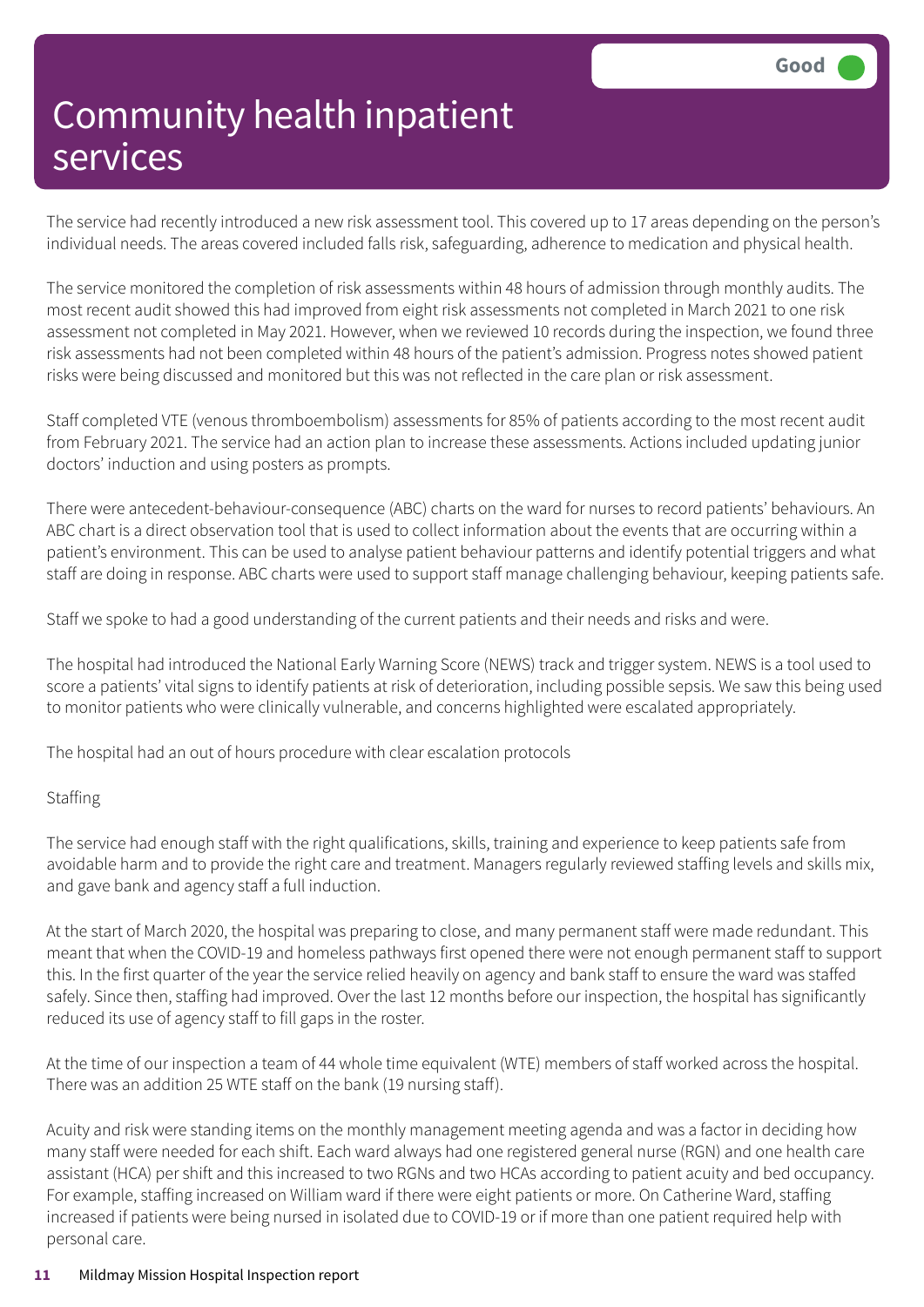Staff told us there were enough staff on a shift to support patients and deliver safe and effective care. However, the staff survey results from April 2021 reported that 63% agreed that there were enough staff for them to do their job properly, although 10% of staff disagreed and 27% neither agreed nor disagreed with this statement.

There was a full-time consultant physician who managed the therapies team. There were two full time junior doctors and a GP on rotation. The service had a service level agreement in place with a local NHS trust for a consultant psychiatrist who visited the hospital one day per week. The service had a doctor on call 24 hours per day and was available to assess patients admitted out of hours on the homeless pathway.

The service had enough therapies and other staff to make sure patients had access to specialist assessments in a timely manner. This included access to physiotherapy, occupational and speech and language therapy, a dietitian, housing officer and social worker. An art therapist worked nine hours per week in the service.

All staff including bank, volunteers and students were expected to complete an induction and mandatory training.

#### Quality of records

Staff kept detailed records of patients' care and treatment. Records were up to date, stored securely and available to all staff providing care. However, not all records were clear and information was not always stored consistently, which meant it was not always easy for staff to find essential patient information quickly.

The hospital used a combination of paper-based and electronic records to record care and interventions. Paper records included progress notes. Some paper records were stored in patients' own rooms and included wound assessment and management, urinalysis, personal care record, fluid balance and stool charts, Malnutrition Universal Screening Tool (MUST) and National Early Warning Score (NEWS) charts.

Electronic records were stored on the hospital shared drive, which all clinical staff had access to and included MDT reports, continuing health care (CHC) and risk assessments, antecedent behaviour and consequence (ABC) charts.

We reviewed a sample of patients' records and found that information was not always easy to find due to the combination of records being stored in different places. Although, nursing staff were familiar with where to find key information and it was not missing or incomplete, there was a risk that this might impact on patient safety, care and treatment. For example, if a new or agency member of staff was unable to find patient information in a timely manner.

Hospital managers and staff recognised that patient records were an area they wanted to improve. Funding was a barrier to the hospital purchasing a bespoke electronic patient record system and efforts to work with the local NHS trust's patient record system had not been successful. The service was running a quality improvement programme to move more patient record forms onto the shared drive.

Patient records were stored securely within a locked room on the ward, which all clinical staff had a key to access. Patient confidentiality was included in the mandatory training programme for all staff.

Overall, most patient care plans reviewed identified and met patient care needs. We also found detailed information about patient's care and treatment needs in all the progress notes we looked at. However, only two of 10 care plans had evidence of patient involvement and were person-centred. Two care plans lacked enough detail about the treatment plan which meant it was hard to understand what care was needed. For example, one patient had continence issues,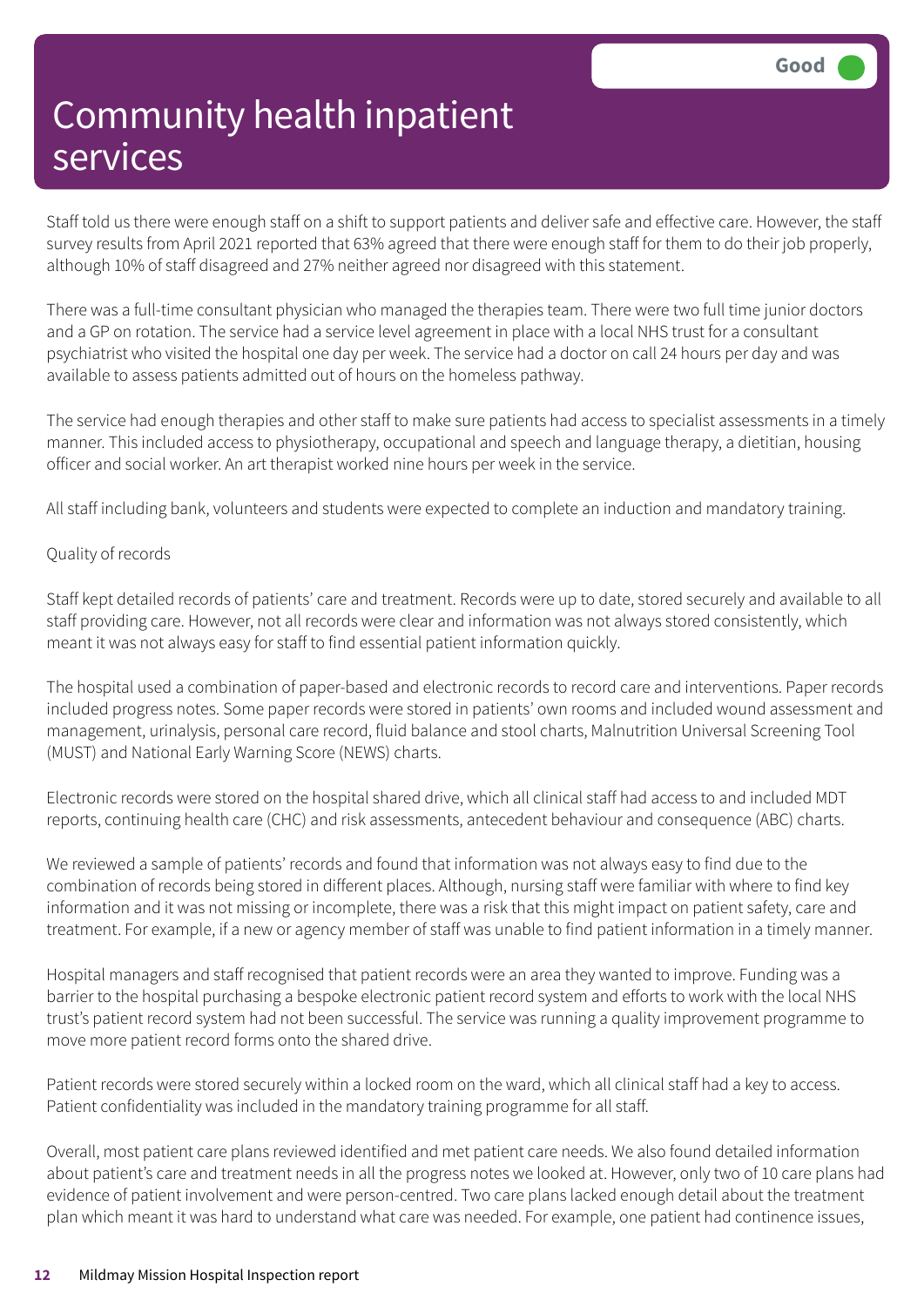but it was unclear how often staff should check if they required assistance or what continence products should be used. Another patient who had an open wound only had a wound care template care plan that had not been adapted or added to with their individual care needs. One patient on William Ward had an identified care need of neurocognitive impairment but the care plan had not been signed, dated or reviewed.

#### Medicines

The service used systems and processes to safely prescribe, administer, record and store medicines.

There were policies and procedures to ensure the safe supply, storage, administration and disposal of medicines in accordance with national guidance. Nurses completed an assessed workbook to ensure they were competent in administering medicines.

Medicine administration records and prescription pads were stored securely in secure access treatment rooms on each ward. Each patient was allocated a shelf in a locked cupboard. During the inspection we observed the medicine fridge keys were left in the door on Catherine Ward. We raised this with the nurse in charge immediately who promptly removed them.

There were systems to ensure the storage of controlled drugs (CDs). CDs were stored securely and accurate records were kept.

We inspected medicine audit records and were assured that staff carried out regular audits to ensure that medicines were stored correctly and documentation completed accurately.

Medicine administration audits were completed quarterly by a senior nurse. The January 2021 audit showed 100% compliance with all areas checked. For example, patient allergies were recorded on their drug charts, medicine names and dosages were legible and the timings of all drugs tally with the frequency prescribed. Medicine administration records were clear and legible.

Incident reporting, learning and improvement

The service managed patient safety incidents well. Staff recognised and reported incidents and near misses. Managers investigated incidents and shared lessons learned with the whole team and the wider service. When things went wrong, staff apologised and gave patients honest information and suitable support. Managers ensured that actions from patient safety alerts were implemented and monitored.

There was an up to date incident reporting procedure and it was included in the induction programme for new staff, including students and volunteers. The service had implemented an electronic incident reporting log everyone could access to report incidents. Staff told us they felt comfortable to report incidents and concerns and understood the processes for reporting and investigation. Staff received feedback about incidents from senior staff. Learning from incidents was shared with all staff in emails and monthly team meetings.

In the 12 months preceding our inspection there were no serious incidents requiring investigation and no reported never events. Never events are serious patient safety incidents that should not happen if healthcare providers follow national guidance on how to prevent them.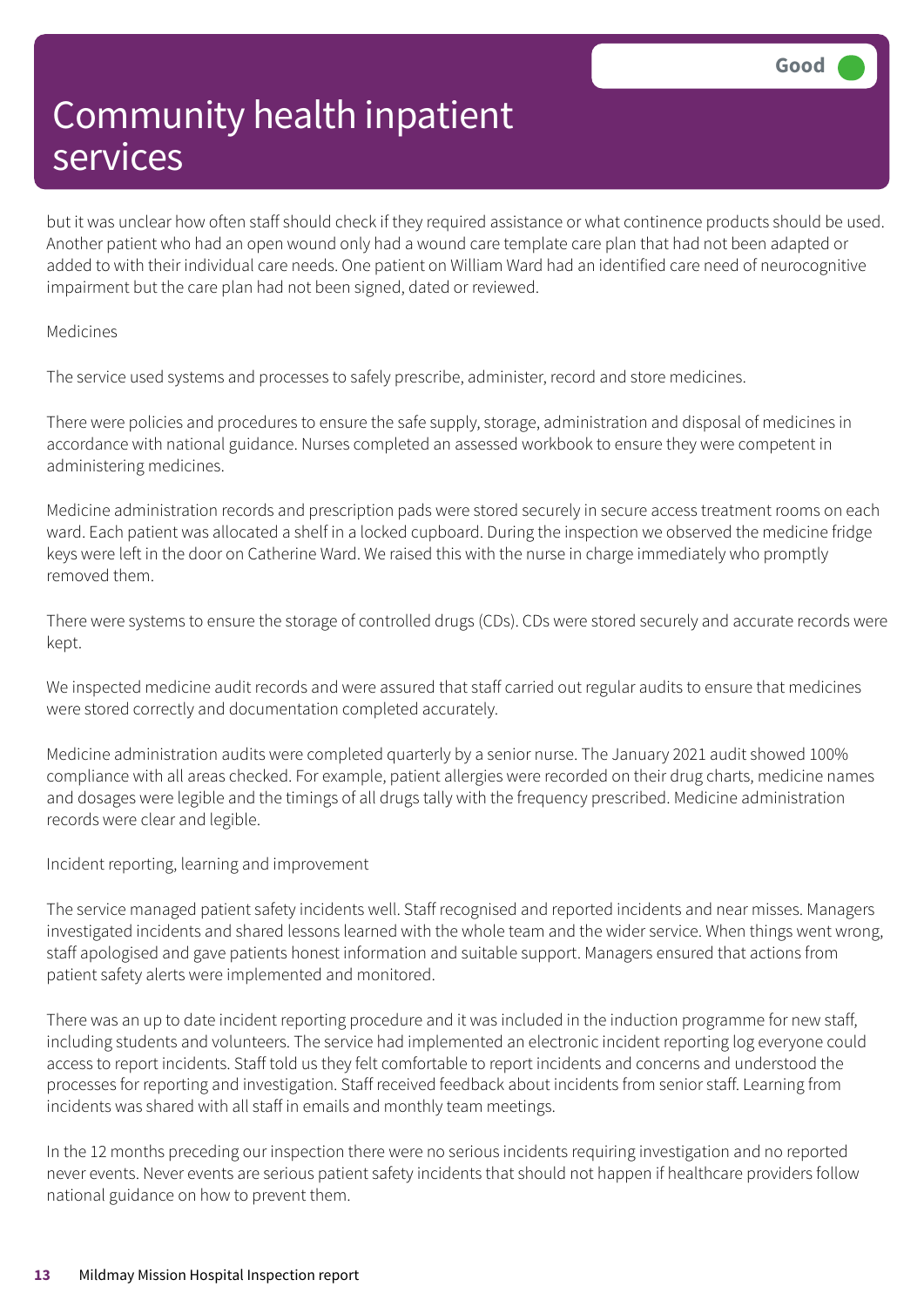Staff in the hospital measured, monitored and analysed common causes of harm to patients such as new pressure ulcers, catheter and urinary tract infections (CUTI and UTIs), falls with harm and venous thromboembolism (VTE) incidence.

The service undertook a falls audit for the period December 2019 to December 2020. The total number of falls for that period was 32, below the national average for similar organisations. In the three months before our inspection the hospital recorded 11 falls in the inpatient wards. No falls had resulted in serious injury or admission to an acute hospital. The audit identified falls were not being consistently documented in notes despite incident reports being submitted and a low number of falls were reported to patients' family. There was an action plan to address these concerns.

In the three months before our inspection the hospital recorded one grade 4 pressure ulcer. This was present on admission to the hospital and the patient had a wound care plan in place. Senior nurses sought support from a tissue viability nurse to ensure effective wound care for this patient and to put preventative measures in place including using a pressure relieving mattress.

The new homeless and COVID patient pathways had seen a rise in incidents related to drugs and alcohol on the premises and managing aggressive behaviour. The service had implemented mandatory training to support staff to manage these types of incidents. Detailed learning and actions had been identified in relation to these incidents.

#### Safety performance

The service had good overall safety performance in the 12 months preceding our inspection. Staff at the hospital routinely reported against key performance indicators, including for pressure ulcers, venous thromboembolism (VTE), falls and urinary tract infections.

The service used the NHS Safety Thermometer to collect this information. The NHS Safety Thermometer is a local improvement tool for measuring, monitoring and analysing patient care and promoting 'harm free' care. This information was collated by the hospital on a monthly basis and reviewed by senior staff in governance meetings.

Records showed that staff used patient safety tools such as Waterlow, falls and VTE assessments. However, two Waterlow assessments were incorrectly completed and this was raised with the registered manager during our visit.



Our rating of effective stayed the same. We rated it as good.

Evidence-based care and treatment

The service provided care and treatment based on national guidance and evidence-based practice. Managers checked to make sure staff followed guidance.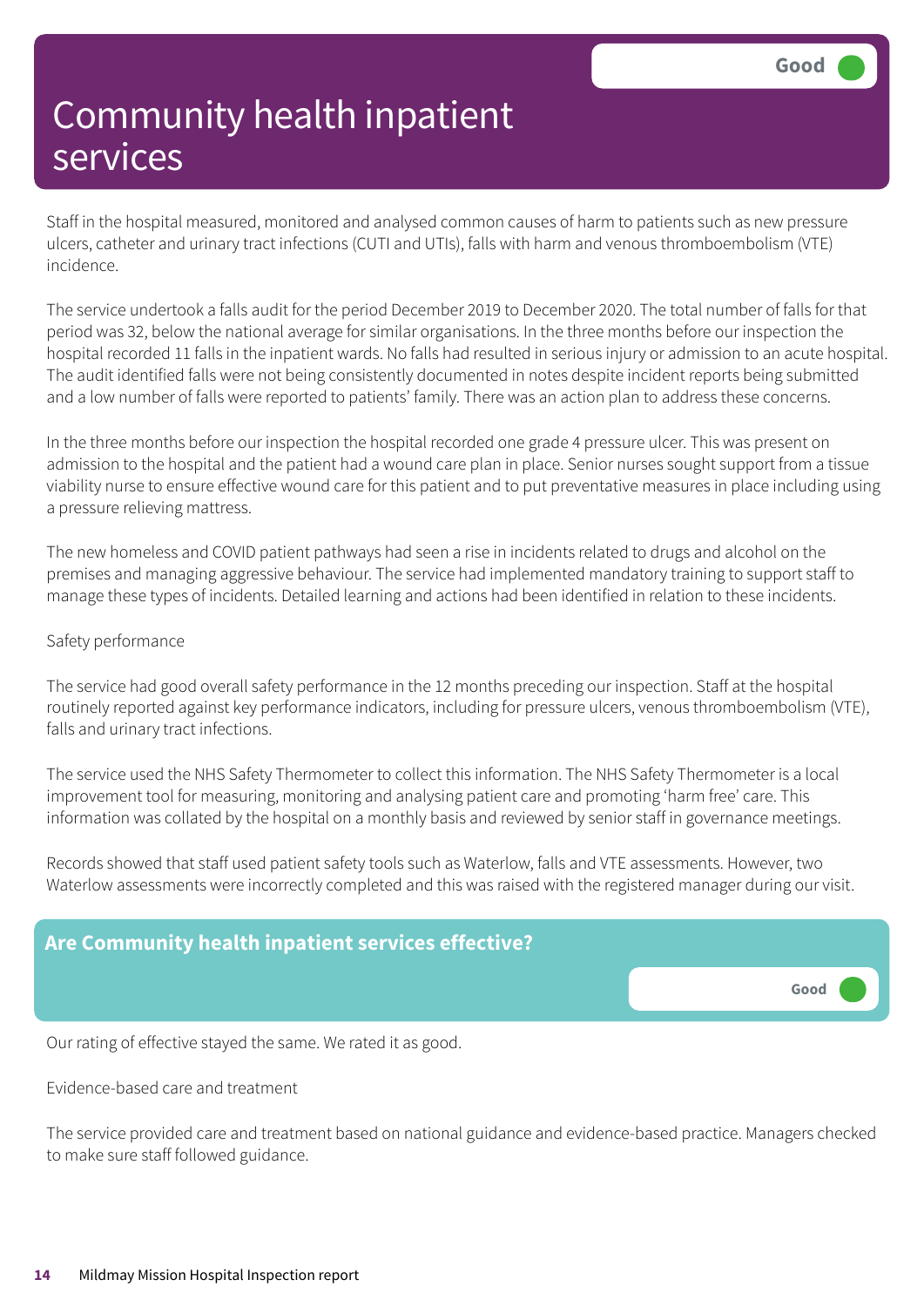The service followed nationally recognised guidelines such as those produced by the National Institute for Health and Care Excellence in the prevention and management of falls and pressure ulcers. These were audited regularly and reported on in quarterly audit reports. Audits were discussed monthly at risk and management meetings with feedback to the wider team. For example, a recent falls audit showed some improvements were still needed in recording falls properly in patients' notes and observation charts.

The hospital used recognised tools to support the management of physical health. For example, the NHS thermometer is used to measure, monitor and analyse patient care and promote 'harm free care'. This was audited monthly and the data analysed on a quarterly basis. Since the last inspection the hospital had introduced the National Early Warning Score system to improve patient outcomes in recognising and responding to the deteriorating patient. Both tools are recognised as effective patient safety tools for improving safety outcomes in clinically vulnerable patients.

The hospital was the first and only HIV rehabilitation hospital in Europe to specialise in HIV Associated Neurocognitive Disorder (HAND). Staff told us about evidenced-based interventions used to support patients on this pathway. For example, the speech and language therapist carried out neurological dysphasia assessments to develop swallow rehabilitation goals and all MDT members used the Functional Independence and Assessment Measures (FIMFAM) which is a global measure of disability for people with brain injuries.

The hospital provided occupational therapy support to help patients manage their activities of daily living like meal preparation and personal care. These could be done in the occupational therapy suite where patients could also access computers. Staff supported patients to navigate the community and public transport, contributing to their rehabilitation and helping them increase their independence.

There were examples of descriptive case study examples which demonstrated the impact of the rehabilitation pathway. For example, one patient had been admitted with an unsafe swallow and was PEG fed. After a programme of rehabilitation therapy, they were able to tolerate certain thickened food, orally, with staff supervision at all times.

#### Nutrition and hydration

Staff gave patients enough food and drink to meet their needs and improve their health. They used special feeding and hydration techniques when necessary. The service made adjustments for patients' religious, cultural and other needs.

Staff carried out a risk assessment for each patient in relation to their weight and nutritional needs. Staff documented this in patients' records using the Malnutrition Universal Screening Tool (MUST) to screen patients and identify those who were malnourished, or at risk of malnutrition or obese. The most recent audit of 52 patients found staff had assessed all of them using the MUST.

The service had a dietitian and a speech and language therapist available to support with eating, drinking and swallowing. For example, one patient had a modified diet for dysphagia and the therapist had developed swallow rehabilitation goals with them using the international dysphagia diet standardisation initiative framework (IDDSI). Another patient was admitted with a percutaneous endoscopic gastronomy (PEG) feeding tube but was now able to eat a full diet orally with the PEG no longer needed.

There were guidance materials in the hospital kitchen about specific dietary needs. The dietitian and speech and language therapist worked closely with the chef to ensure there were appropriate food options for patients with dysphagia. The kitchen catered to different religious and cultural dietary requirements. For example, one patient had a halal menu.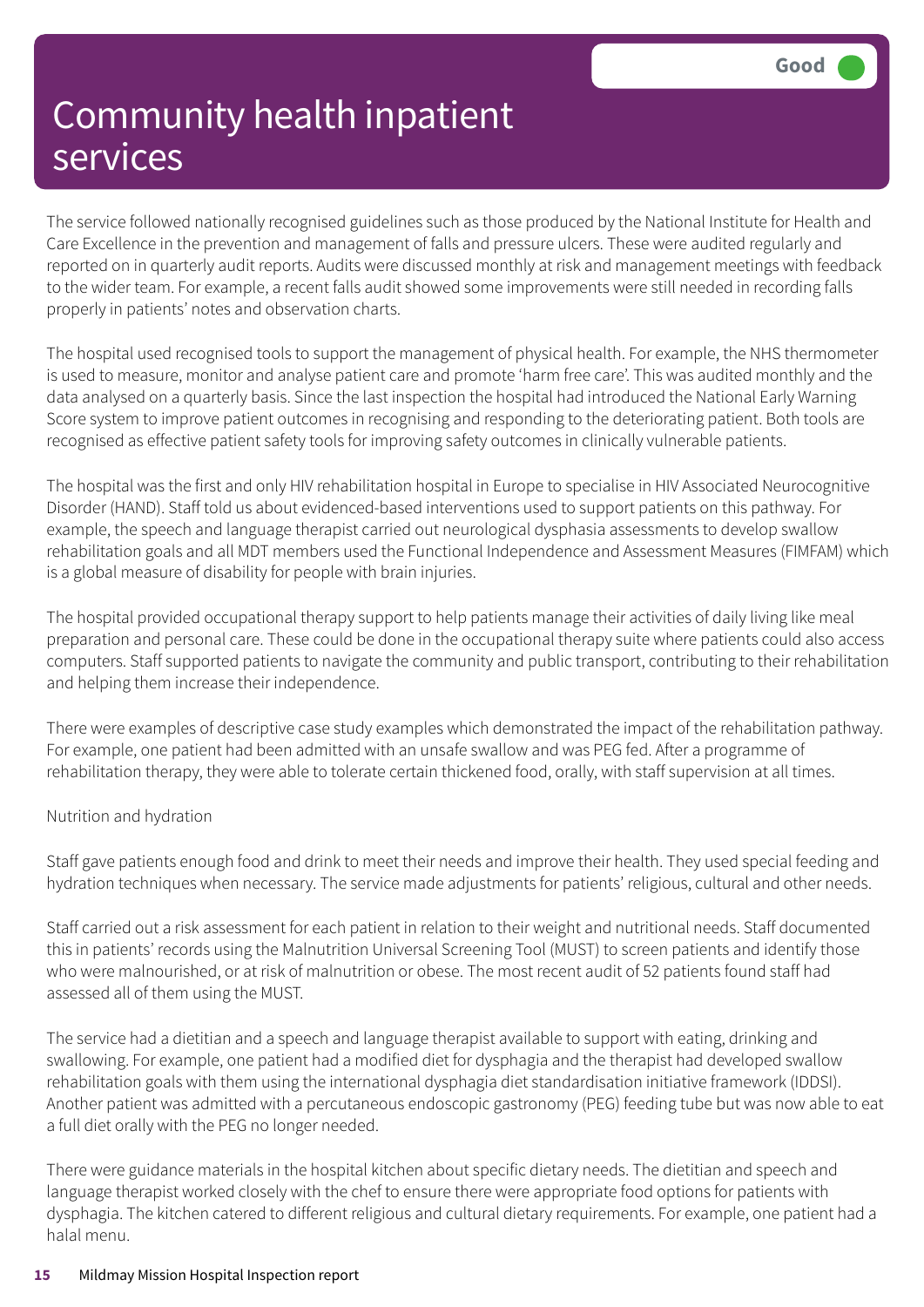#### Pain relief

Staff assessed and monitored patients regularly to see if they were in pain and gave pain relief in a timely way.

There were appropriate processes in place to ensure patients' pain relief needs were met. Nurses used pain scales to measure pain severity, type and duration of pain with patients. They developed treatment plans based on the assessments and evaluated the effectiveness of treatment. Patients told us their pain was managed well.

Nurses conducted hourly intentional rounding, which is a standardised protocol for carrying out regular checks to address issues such as positioning, pain, personal needs and placement of items. This meant staff could identify and respond quickly to patient's pain. Pain scores and medication was documented in patients' progress notes.

#### Patient outcomes

Staff monitored the effectiveness of care and treatment. They used the findings to make improvements and achieved good outcomes for patients.

Patients referred to the hospital had physical and mental health conditions such as HIV and other co-morbidities. The new patient pathways meant there were more patients referred without stable housing and with addiction issues. This meant staff were supporting more patients who had challenging behaviour and had barriers to discharge.

The hospital submitted data to the UK specialist Rehabilitation Outcomes Collaborative (UKROC), which is a national scoring database for collating case episodes for inpatient rehabilitation. Over the year 2019 to 2020 the hospital demonstrated that following a rehabilitation admission, the average cost of a patient's care was reduced by £485 per week. The service also used the Functional Independence Measure and Functional Assessment Measure (FIM FAM), Rehabilitation Complexity Scale Extended (RCS-E) and the Northwick Park Dependency Scale (NPDS) to measure patient outcomes.

The service audited patient discharge destinations under the homeless pathway. Of 22 patients discharged between January and March 2021, all went to some type of accommodation. This meant patients were discharged to more stable accommodation than they were admitted from. Ten patients were discharged within the target period of six weeks and no patients' discharge was delayed more than one week. Barriers to discharge included access to lack of welfare benefits, delays with identification being verified and delays with local councils in finding suitable accommodation.

#### Competent staff

The service made sure staff were competent for their roles. Managers appraised staff's work performance and held supervision meetings with them to provide support and development.

The hospital had an appraisal and supervision policy that included the level of support for professional development of staff that should be offered. This included annual appraisal and structured developmental review to identify training needs. At the time of our inspection all nursing and therapy staff and most other staff had received an appraisal. This was monitored at the management meetings.

Junior doctors were part of a wider scheme for learning, supervision and appraisal. They had additional support from an educational supervisor as well as clinical supervision and 360-degree feedback.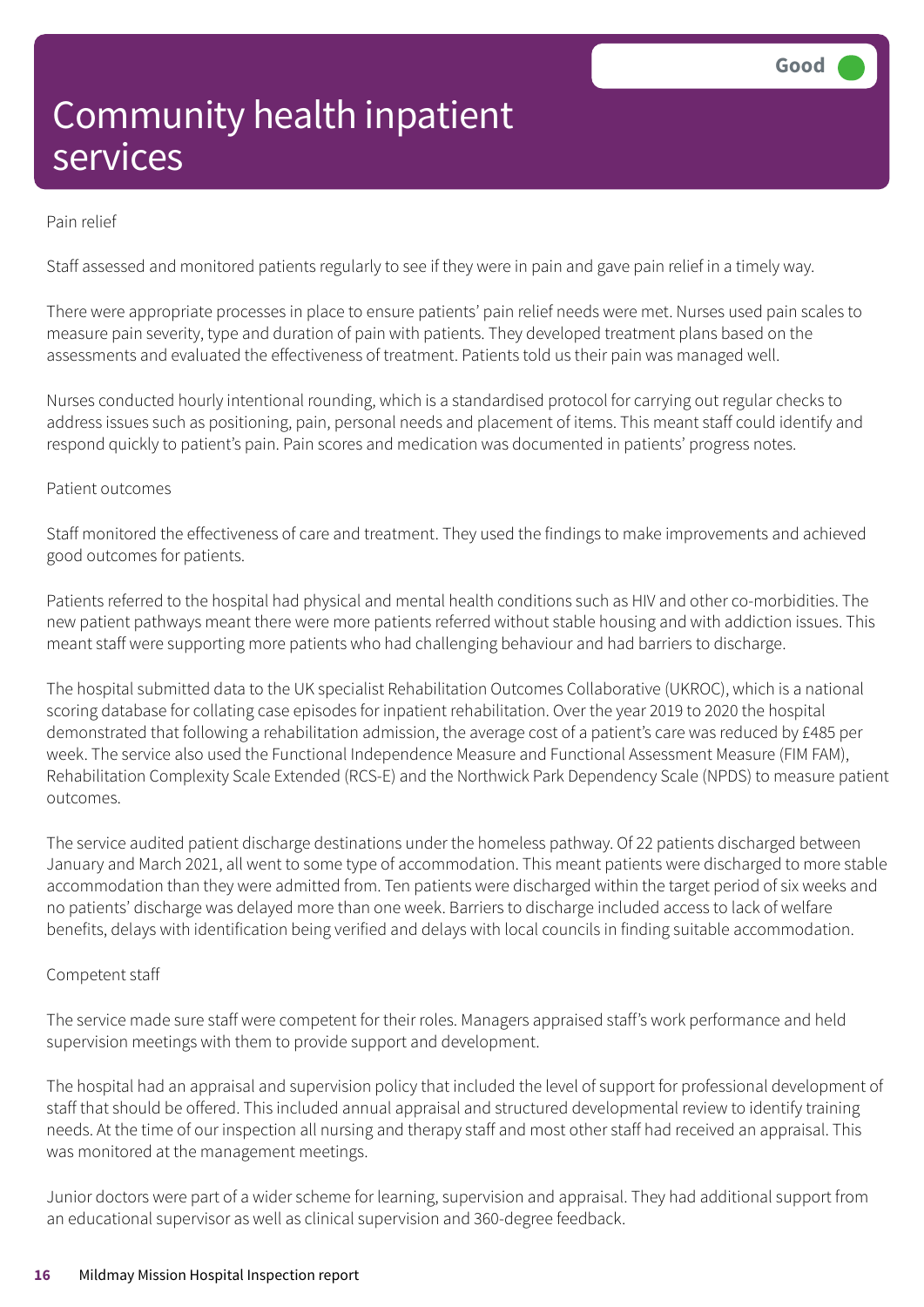Therapies staff had access to external supervisors to support their professional development. Some clinicians had arranged their own supervision because of the specific nature of their work. The hospital had agreed to fund some clinical supervision for therapies staff. Therapists also kept up to date with training and were supported to attend conferences specific to their discipline. The hospital participated in UK HIV conferences each year, networking and presenting abstracts.

All staff were expected to complete mandatory training and continual professional development training. This was audited and compliance was very good across all staff groups. The hospital was investigating whether they could access the NHS Education Training programme for free as they already had access to the NHS IT education training programme. Nursing staff were expected to complete a medicines management workbook, which assessed their competency and there was a mentorship programme available for nurses to access.

Staff told us the hospital was a good learning environment. Some staff were supported to complete further education through loans and flexible working arrangements. The hospital supported student placements including nursing , social work, physiotherapy and occupational therapy, dietetic and medical students.

Staff told us they had a good induction programme and they had the right training to be able to do their job effectively. The physiotherapy lead had developed an induction booklet for the therapy assistant, which was specific to their role.

All staff had access to regular supervision. Nursing staff had quarterly supervision and the clinical lead nurse, and the lead occupational therapist had monthly supervision. Supervision was recorded on a spreadsheet for monitoring purposes.

Multidisciplinary team working and coordinated pathways

Doctors, nurses and other healthcare professionals worked together as a team to benefit patients. They supported each other to provide good care.

The multidisciplinary team (MDT) included a speech and language, occupational, physio and art therapists. There was also a dietitian, housing officer, social worker and nursing / medical staff. A psychiatrist visited the service weekly to review patients who needed specific mental health support. Patients were able to access timely assessments to support their rehabilitation. This meant patients' discharges were not delayed because they were waiting for a specialist assessment.

The MDT had a daily handover meeting with the nursing team so that any issues could be reviewed immediately if needed. The handover we observed was well attended and included a focused discussion on each patient's immediate needs including physical health, discharge destination, any appointments that day, safeguarding and capacity.

We attended an MDT meeting where we observed effective MDT working and information sharing. There was good communication between the professionals and staff felt comfortable to challenge appropriately and say what treatment they thought a patient needed. The clinical discussion included progress, pain management, medication, personal care needs, safeguarding or risk issues, emotional needs and any barriers to discharge such as housing needs. However, although the meeting discussed each patient's progress and goals there were no written records of the MDT meeting in progress notes.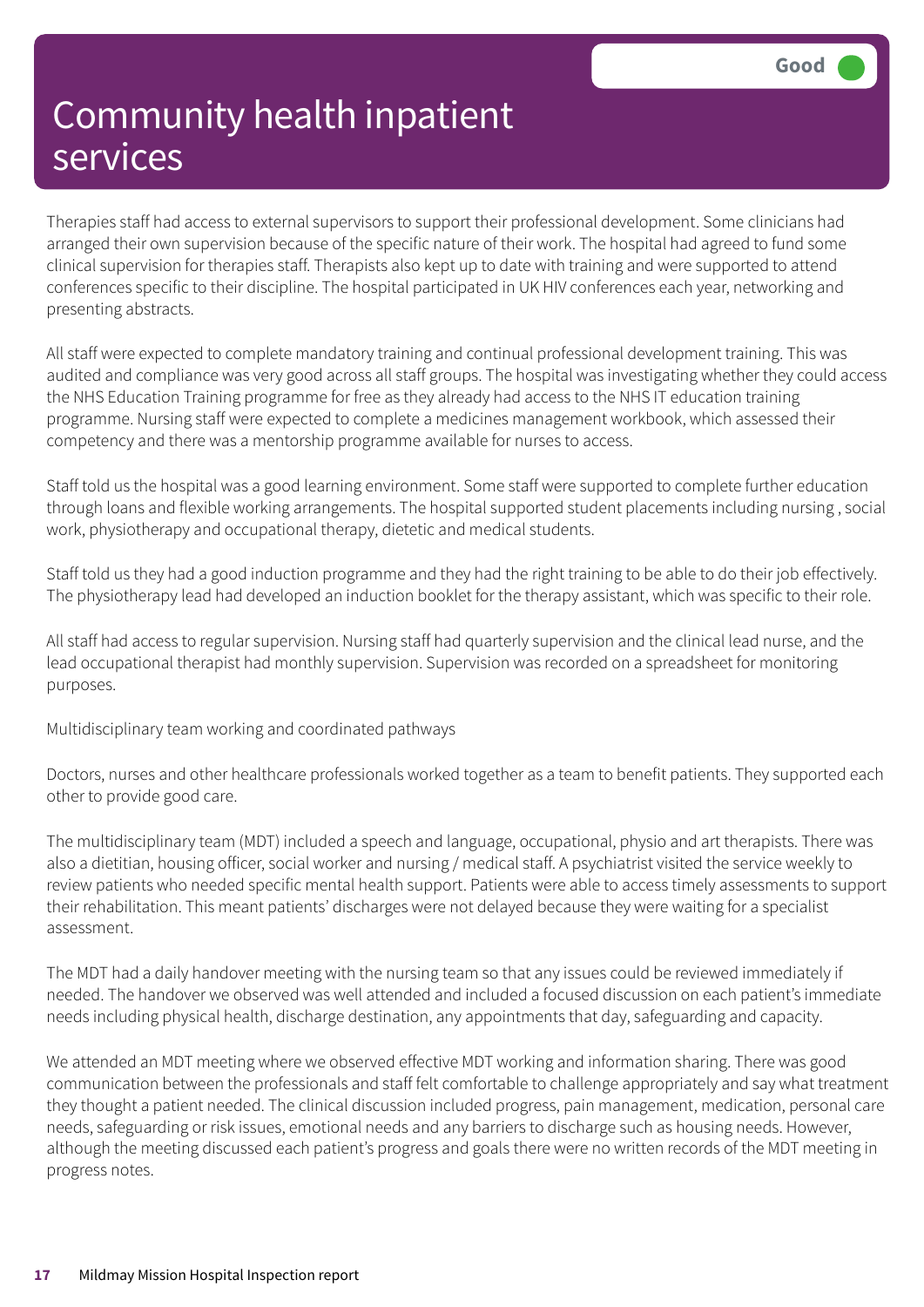A housing officer had recently joined the service to support patient discharges for all three patient pathways. The housing officer had a background working with people with HIV who were homeless and had been able to use her local knowledge and connections to benefit patient outcomes. The social worker provided updates about work with partner agencies such as mental health or social work teams.

There was a team of volunteers who provided befriending and activities support. However, the pandemic had limited their actions with patients on wards. Volunteers were able to support with other areas such as estates and facilities, gardening, collecting medication and supporting patients to attend appointments in the community.

The hospital had an admissions officer who was responsible for screening referrals. Each patient pathway had clearly outlined including exclusion criteria. Homeless patients could be admitted 24 hours a day and there was a dedicated phone and email address to support this. Out of hours admission procedures were included in the out of hours procedure and included escalation protocols.

#### Health promotion

Staff gave patients practical support and advice to lead healthier lives.

The hospital promoted patient independence in all aspects of their care and treatment. This included supporting patients to administer their own medicines and we observed many patients doing that. To support this some patients who self-administered injectable medications, such as insulin, had a sharps bin in their room to dispose of needles safely. One patient told us he wanted to reduce his pain medication, so his prescription had been changed from being regularly prescribed to him having to ask for it when he needed it. Another patient told us the rehabilitation they had been given was very good.

Staff provided smoking cessation aids to all patients who smoked, including nicotine patches and gum. Staff ensured patients who were isolating with COVID-19 received nicotine replacement therapy, if appropriate.

The hospital monitored patients' weight and body mass index and encouraged referral to the dietitian who could provide education and support for maintaining a healthy diet and weight. Some patients declined to engage with the dietitian, but the team continued to encourage this where it was considered beneficial.

Consent, Mental Capacity Act and Deprivation of Liberty Safeguards

Staff supported patients to make informed decisions about their care and treatment. They knew how to support patients who lacked capacity to make their own decisions or were experiencing mental ill health.

The hospital had policies and processes to support patients who lacked capacity to make decisions about their care and treatment. All staff including volunteers and students were expected to complete training on the Mental Capacity Act and deprivation of liberty safeguards (DoLS) as part of their induction. Compliance with this was 96% at the time of our inspection.

The hospital had a formal policy which documented the process for ensuring the correct discharge of provisions of the Mental Capacity Act 2005 were applied correctly and consistently to all patients.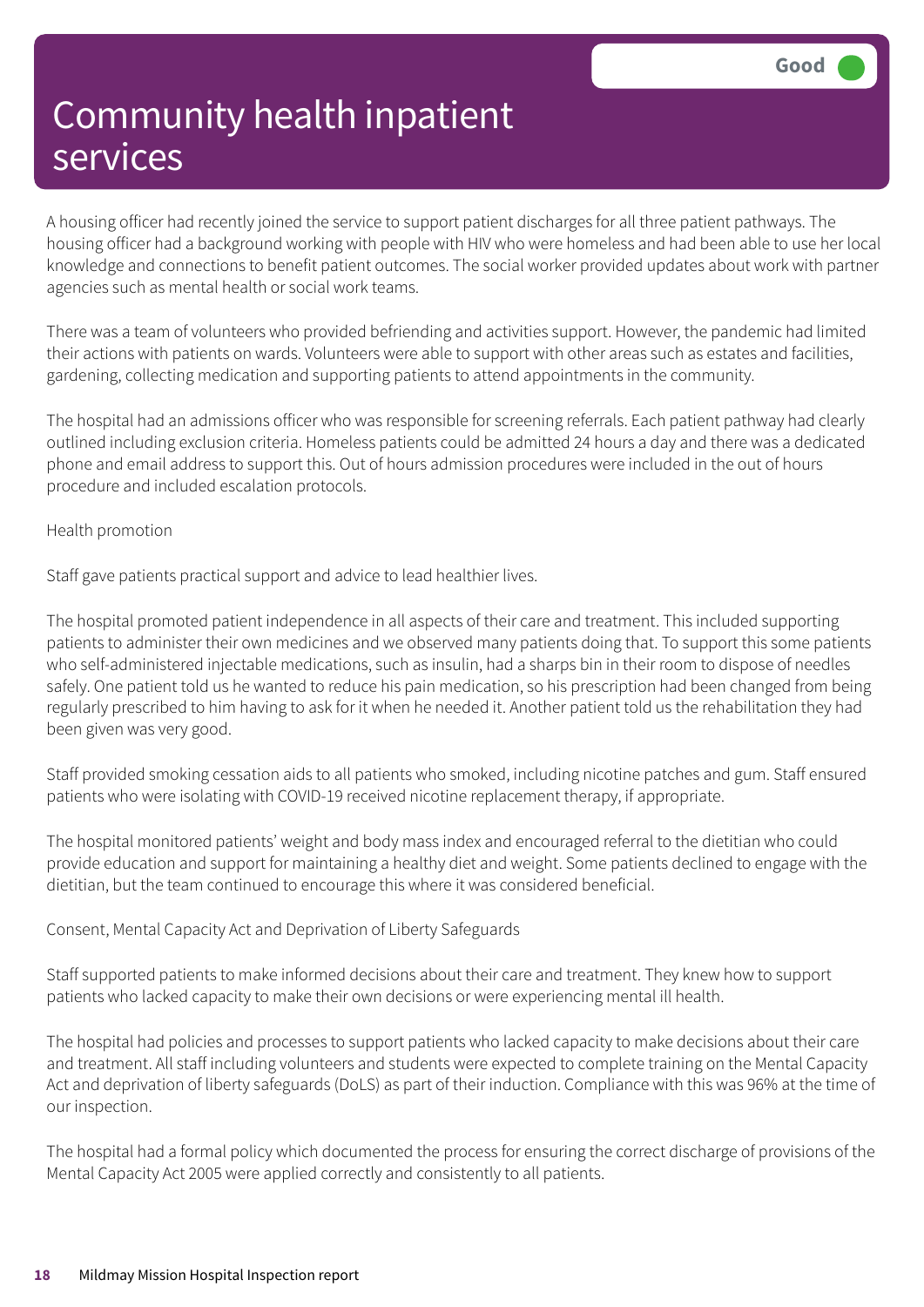**Good –––**

## Community health inpatient services

Staff we spoke to understood when DoLS assessments might be needed and we observed regular discussion about a patient's capacity in the MDT handovers and meetings. We saw clear documentation decision-specific mental capacity assessments in patient's records including best interest decisions and appropriate referrals made to the local authority for DoLS assessments. DoLS authorisations were available in care records.

Do not resuscitate (DNACPR) decisions were recorded in patient records showing evidence of discussion with the patient and their carer or family, where appropriate. The hospital audited do not attempt cardiopulmonary resuscitation (DNACPR) standards on a quarterly basis. Of 37 patients admitted during the period March to April 2021 four patients had DNACPRs in place. All forms had been correctly completed, discussed (either with the patient or their relative) and reviewed by the consultant.

### **Are Community health inpatient services caring?**

Our rating of caring went down. We rated it as good.

Compassionate Care

Staff treated patients with compassion and kindness, respected their privacy and dignity, and took account of their individual needs. Staff understood and respected the personal, cultural, social and religious needs of patients and how they may relate to care needs.

The hospital had a chaplaincy service that was part of the multidisciplinary team and the chaplaincy lead would attend MDT handovers. COVID-19 meant chaplains could not visit the ward at the time of our inspection but could still see patients for one to one support in the chapel. The service supported patients unable to leave the ward through phone calls and zoom calls. The chaplains had worked hard during the pandemic to make sure patients still had access to emotional, religious and spiritual support either at the hospital or in their own communities. The chaplaincy lead did regular zoom prayer services, which meant even patients isolating had access to services.

During our visit we observed staff walking and chatting with patients in the communal garden and nursing staff interactions on the ward were respectful and considerate. Patients told us they were happy with the care they were given, telling us staff were very supportive and kind toward then.

Staff told us they would feel confident in raising concerns about disrespectful or abusive behaviour toward patients. Team meeting minutes gave examples of nursing staff raising concerns to management and those concerns being addressed properly leading to improved patient care.

A new call bell system was recently installed, and we read care plans that reminded staff to place the call bell within the patient's reach. We observed staff responding to patients quickly and compassionately. Call bells were placed close to patients who were bedbound meaning they could call for help if they needed to.

During the pandemic patients had all their meals served to them in their own rooms which provided plenty of space to sit and eat comfortably. Patient's nutritional needs were discussed at the MDT meeting and if they needed support at mealtimes this was accounted for in the ward staffing levels.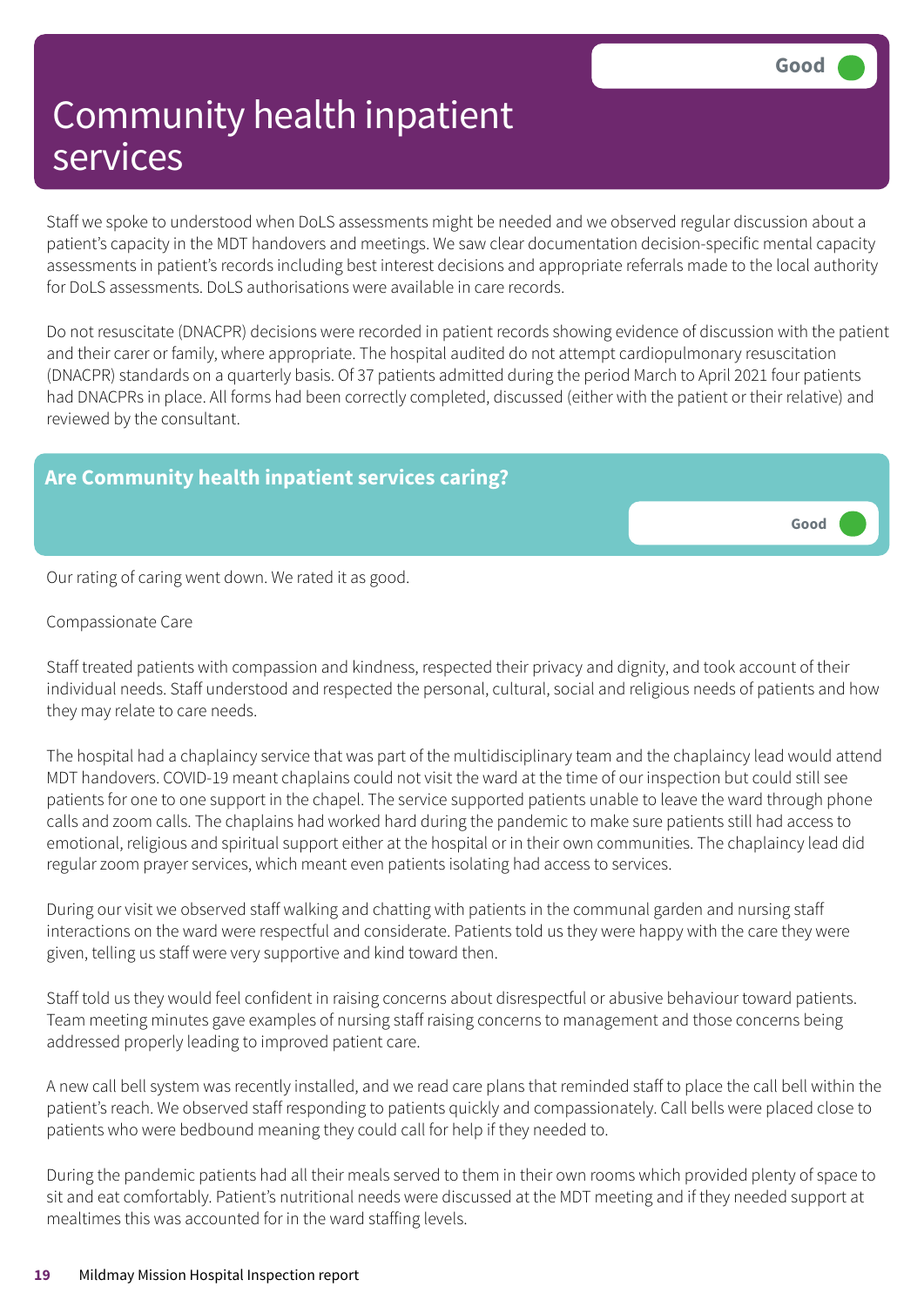The hospital obtained patient feedback when they were discharged through a patient survey. In the last quarter before our inspection data was collected from 16 patients who all said they would recommend Mildmay Mission Hospital to their family and friends.

The patient survey looked at five areas including cleanliness, care, being treated with dignity and respect, meals and being informed on how to make a complaint. Patients rated these areas excellent or good. Only one patient described meals as 'average'.

Understanding and involvement of patients and those close to them

Staff supported and involved patients, families and carers to understand their condition and make decisions about their care and treatment.

We observed staff discussing patients' care and treatment with them. This was recorded in the progress notes. Patients did not attend the MDT, but each patient had a key worker who would discuss their care with them before and afterwards. Patients told us they were kept updated on their treatment and they felt involved in their care and treatment. Patients described hospital staff as supportive and responsive.

The hospital encouraged patients to access external advocacy services depending on their needs.

The speech and language therapist worked closely with the MDT to make sure patients with specific communication needs had the right support in place. One carer told us that her relative had improved a lot since her admission and that staff had used picture books to communicate with her.

The hospital had access to translation and interpretation services if needed and also used online translation tools to communicate with patients. The patient information booklet had been translated into eight different languages.

During our visit we observed staff demonstrate good practice in protecting patient confidentiality and information sharing by keeping nursing station doors closed when discussing patients. When staff provided a patient with personal care, this was done in the privacy of their own room with the door closed.

Patient records showed evidence of friends and relatives' involvement in patients' care and treatment and carers told us their relative's key worker would keep them informed and updated on their progress.

Emotional support

Staff provided emotional support to patients, families and carers to minimise their distress.

Staff assessed patients' emotional and psychological needs on admission and care plans put in place. Staff supported patients to link to their local religious institution or groups in the community.

Staff were sensitive to the carers' needs. The service provided carers assessments to carers. The visiting policy was updated to ensure it was COVID-19 safe but also meant families could come and see their relatives on the ward. The service offered a visiting booking system and asked visitors to take lateral flow tests in the reception area before meeting with the patient to minimise the risk of infection.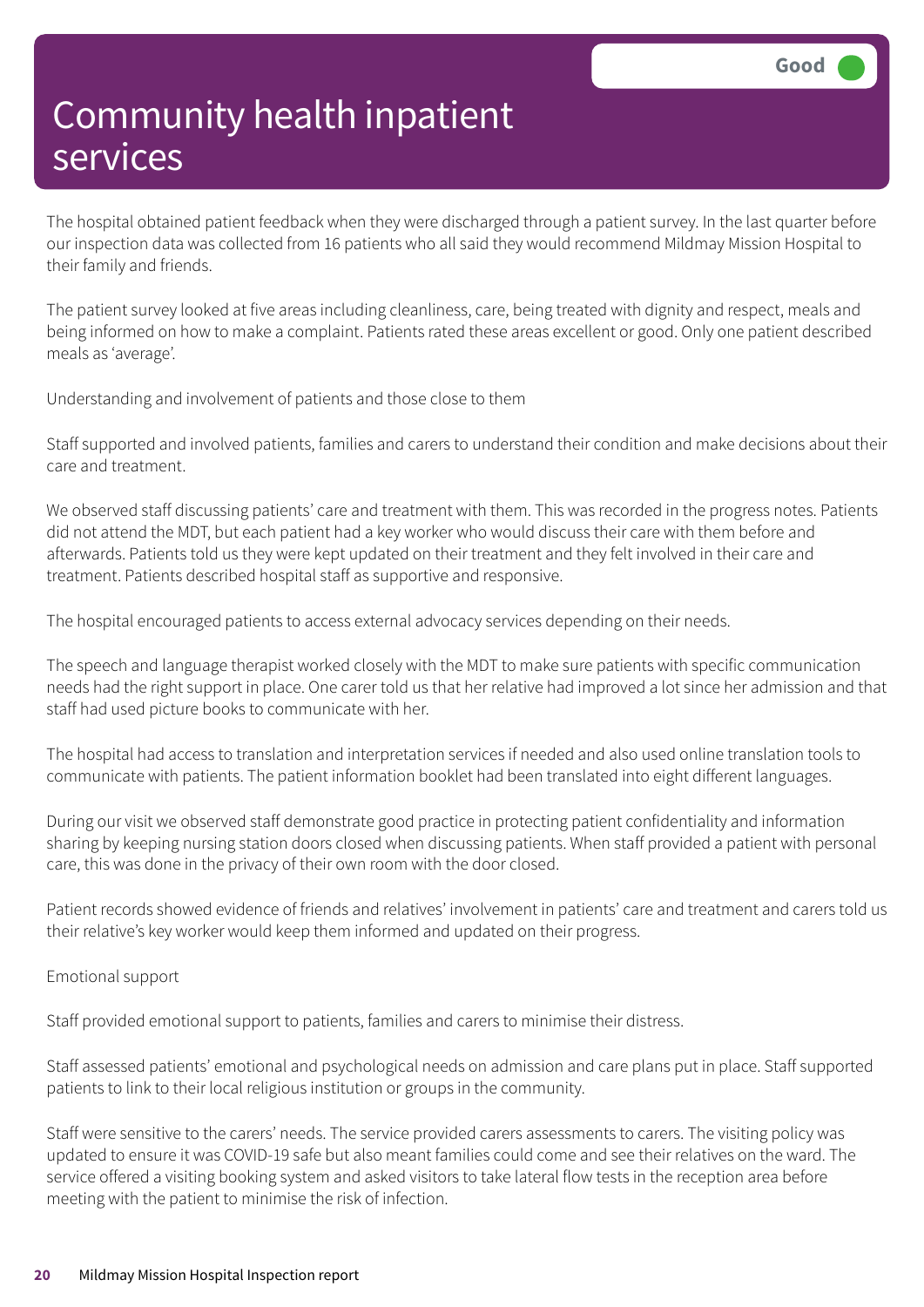**Good –––**

## Community health inpatient services

We saw many examples of patients being referred to specialist services or organisations to support them to be safely discharged. This included referring people to their local community mental health services, referring to specialist housing providers and supporting the patient to liaise with the home office.

### **Are Community health inpatient services responsive?**

Our rating of responsive went down. We rated it as good.

Planning and delivery of services which meet people's needs

The service planned and provided care in a way that met the needs of local people and the communities served. It also worked with others in the wider system and local organisations to plan care.

The hospital had provided a comprehensive range of day services, as well as inpatient services to support and care for patients living with HIV acquired neuro-cognitive impairment. The pandemic meant day services needed to close to keep patients and staff safe. The management team kept this under review and were planning to reopen these now that restrictions had eased.

Every patient was allocated a key worker (therapist) and a named nurse when they were admitted. It was their responsibility to make sure the patient was involved in all aspects of their rehabilitation. Discharge planning meetings were held mid-way through admission where progress toward a safe discharge was discussed.

The hospital had delivered a music group, horticultural therapy, digital inclusion, real world skills, discussion-based groups and an HIV-specific service for people to share experiences and learn strategies for managing situations in a stigma-free space. The hospital volunteer service supported the delivery of these groups and activities. The pandemic meant these stopped in order to keep patients, staff and volunteers safe.

The service had worked hard to make sure patients still had access to a range of activities during the pandemic working with therapists and volunteers to devise activities that could be done with patients on a one to one basis instead. For example, the art therapist saw patients and volunteers still supported patients to access the community on a one to one basis.

We observed patients using the garden to interact with staff and each other.

The hospital had employed a housing officer to support patients find suitable and stable accommodation on the homeless and HIV pathway and we observed this was working well, with all patients being discharged to some type of accommodation.

There was an onsite fully equipped gym with exercise machines and equipment for patients to use. Patients were supervised whilst using the gym to make sure they were safe and using the equipment correctly. Patients were given an exercise programme developed by the physiotherapist which met their individual rehabilitation needs. This included patients with physical disabilities for example, patients using wheelchairs.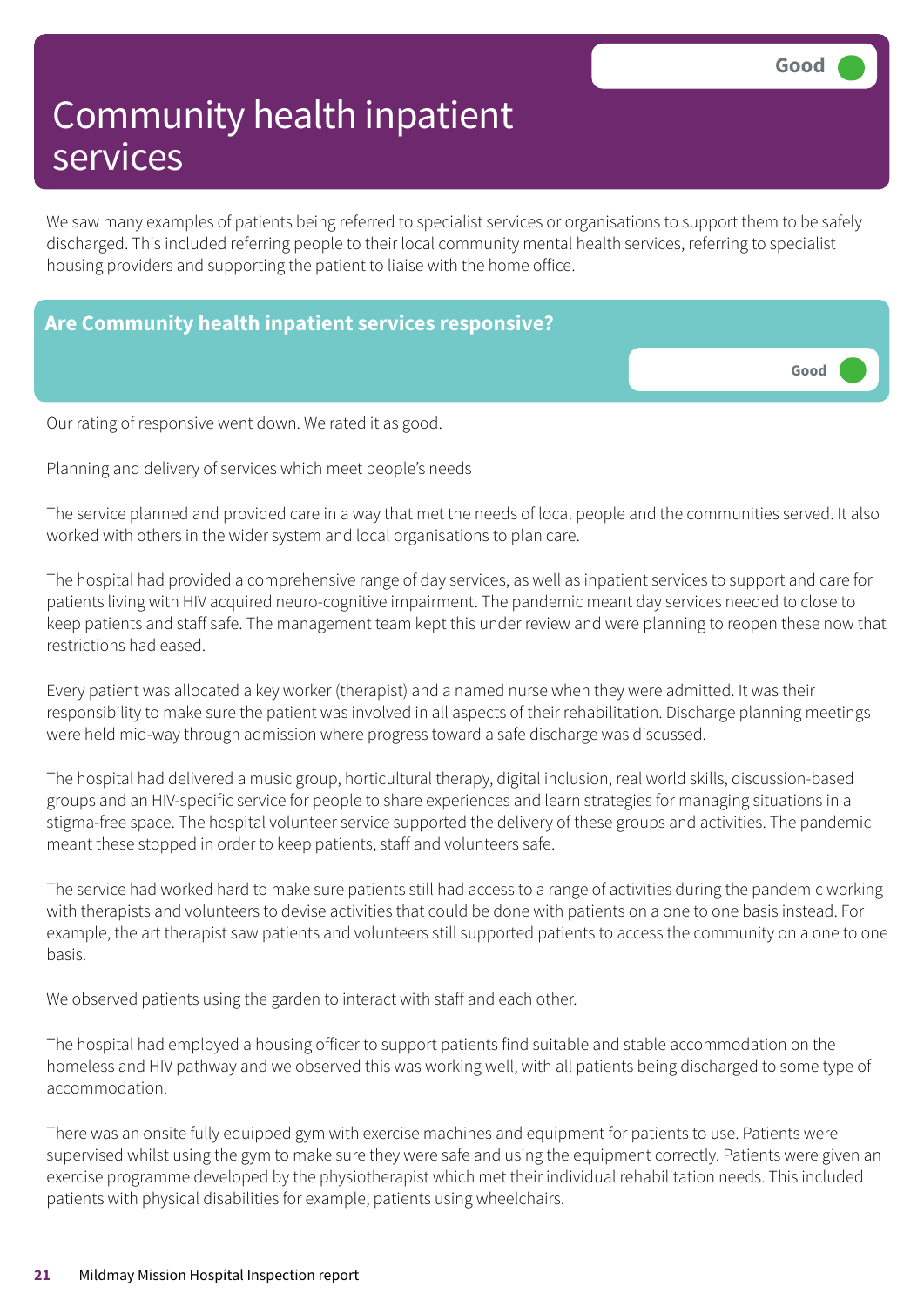Patients were encouraged to eat independently and at the time of our inspection meals were served to patients in their rooms. All patient bedrooms had a fridge to store items like milk and snack food. Each ward had its own kitchen where patients could use a microwave and toaster to prepare food in between meals. Patients were also encouraged to wash their own clothes in the laundry room on the ground floor which meant they could maintain or build on their independent living skills.

Meeting the needs of people in vulnerable circumstances

The service was inclusive and took account of patients' individual needs and preferences. Staff made reasonable adjustments to help patients access services. They coordinated care with other service providers.

The homeless and COVID-19 stepdown pathways had been developed in response to the COVID-19 crisis to support the NHS. This pathway addressed a huge unmet need for people who were homeless or rough-sleeping and recuperating from illness or injury or who needed somewhere safe to self-isolate and recover from COVID-19. The pathway had a psychological focus on recovery and planning for a safe discharge. Admissions were open 24 hours a day and patients did not need to be registered with a GP to be admitted.

The hospital social worker provided support for patients with a range of needs supporting them with immigration and repatriation, housing applications, welfare benefits and finances and advocacy.

The hospital had access to interpreter services where needed, including British Sign Language. The hospital had a patient information booklet translated into eight languages. Patients who had communication impairments were supported with a range of different aids. For example, low technology augmentation, assistive texts and word boards. One carer told us their relative had been supported to communicate by using picture books and this had helped their overall rehabilitation. Patient communication needs were detailed in the risk assessment.

The hospital was wheelchair accessible with lift access to the other floors. One patient in a wheelchair was observed using the garden area independently. All rooms had been reviewed to ensure they were Disability Discrimination Act 2005 (DDA) compliant and the works required were mostly minor. The hospital planned to have these works completed by the autumn when there would be less patients.

The hospital digital inclusion suite was wheelchair accessible and had a large type keyboard available for people with visual impairment, or physical / motor function difficulties. This allowed all patients to access the suite, which contained computers, and enabled one to one sessions to continue.

Access to the right care at the right time

People could access the service when they needed it and received the right care promptly.

Each patient pathway had clear admission criteria available on the hospital website. There was an admissions officer who screened referrals during work hours and referrals onto the COVID-19 care and homeless stepdown pathways were accepted 24 hours a day with guidance for staff in the out of hours policy to ensure admissions were safe.

The hospital quality accounts for 2019 /2020 recorded an inpatient occupancy rate of 51%. Staff assessed all patients were assessed within 24 hours of admission.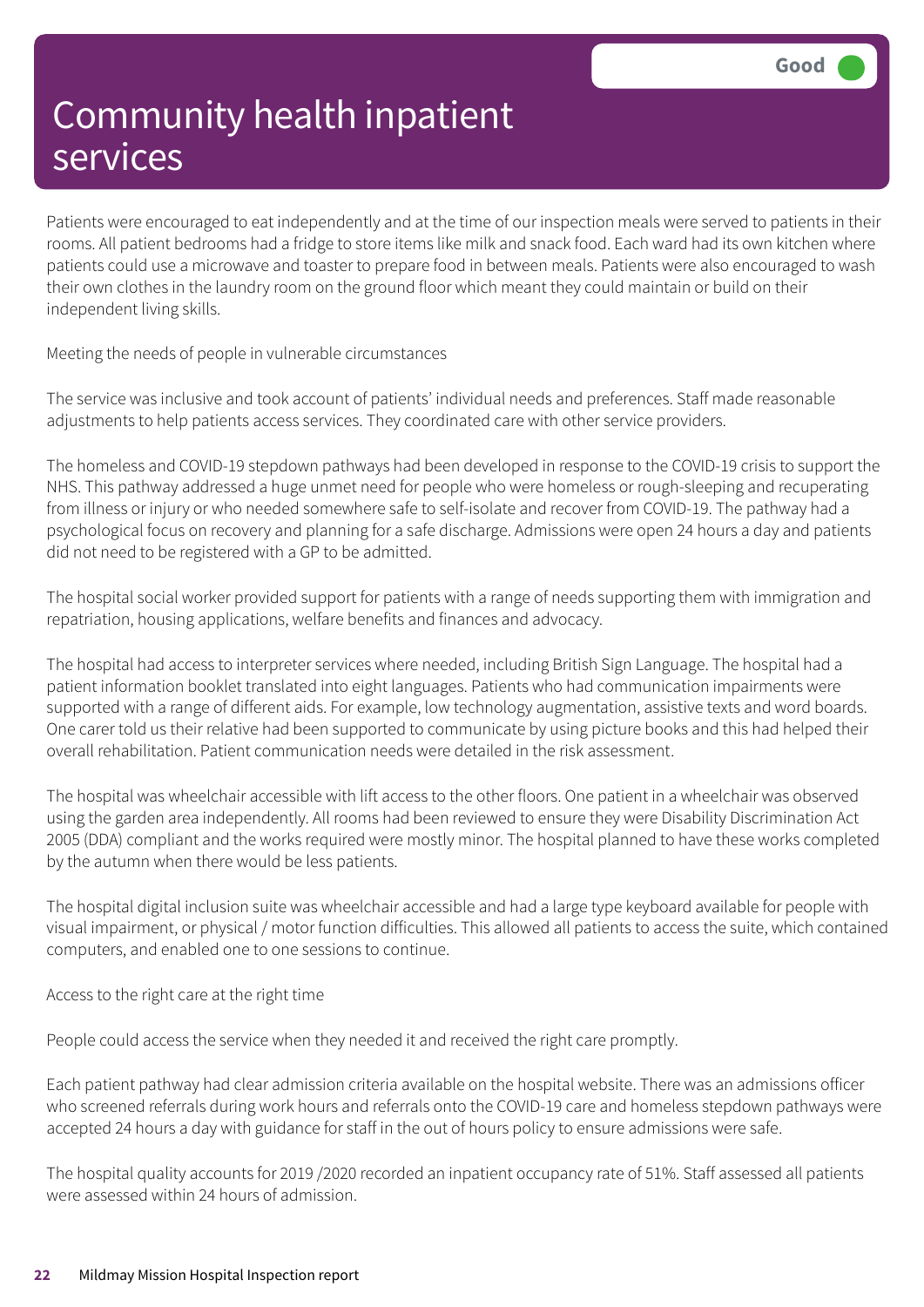The hospital quality accounts also reported that patients who reached their desired level of rehabilitation were discharged as soon as a safe transfer could be made. Discharge plans began on admission and progressed throughout the patient stay.

The hospital audit report from January to March 2021 stated 10 of 22 patients were discharged within the target period of six weeks. Most of those who exceeded this target stayed only one or two days past the discharge date. These figures had been impacted by an increase in patients who were homeless or rough-sleepers or who had no recourse to public funds.

Learning from complaints and concerns

It was easy for people to give feedback and raise concerns about care received. The service treated concerns and complaints seriously, investigated them and shared lessons with all staff. The service included patients in the investigation of their complaint.

The hospital had a complaints policy and processes in place. All staff had training in complaints handling, conflict resolution and communication skills as part of their induction and mandatory training. At the time of our inspection compliance with these courses was over 86% for all.

Complaints were recorded and monitored in a complaints log and reported on at the management meetings. Staff dealt with complaints sensitively, listening to feedback, apologising and sharing learning with other staff. For example, one patient complained about how a therapist spoke to her. Although this was not upheld, the therapist reflected on the interactions they had with the patient and how they might change or learn from this. The patient was also supported compassionately during the complaints process and updated regularly on the progress of her complaint.

Patients told us they knew how to make a complaint and that they would feel safe and comfortable doing so. Information was provided by the hospital on how to make a complaint or give feedback.

Staff told us they were given feedback and learning from complaints in team meetings and handovers. Staff survey results showed 73% said they got feedback about changes made in response to complaints made by patients.



Our rating of well-led stayed the same. We rated it as good.

#### Leadership of the service

Leaders had the skills and abilities to run the service. They understood and managed the priorities and issues the service faced. They were visible and approachable in the service for patients and staff. They supported staff to develop their skills and take on more senior roles.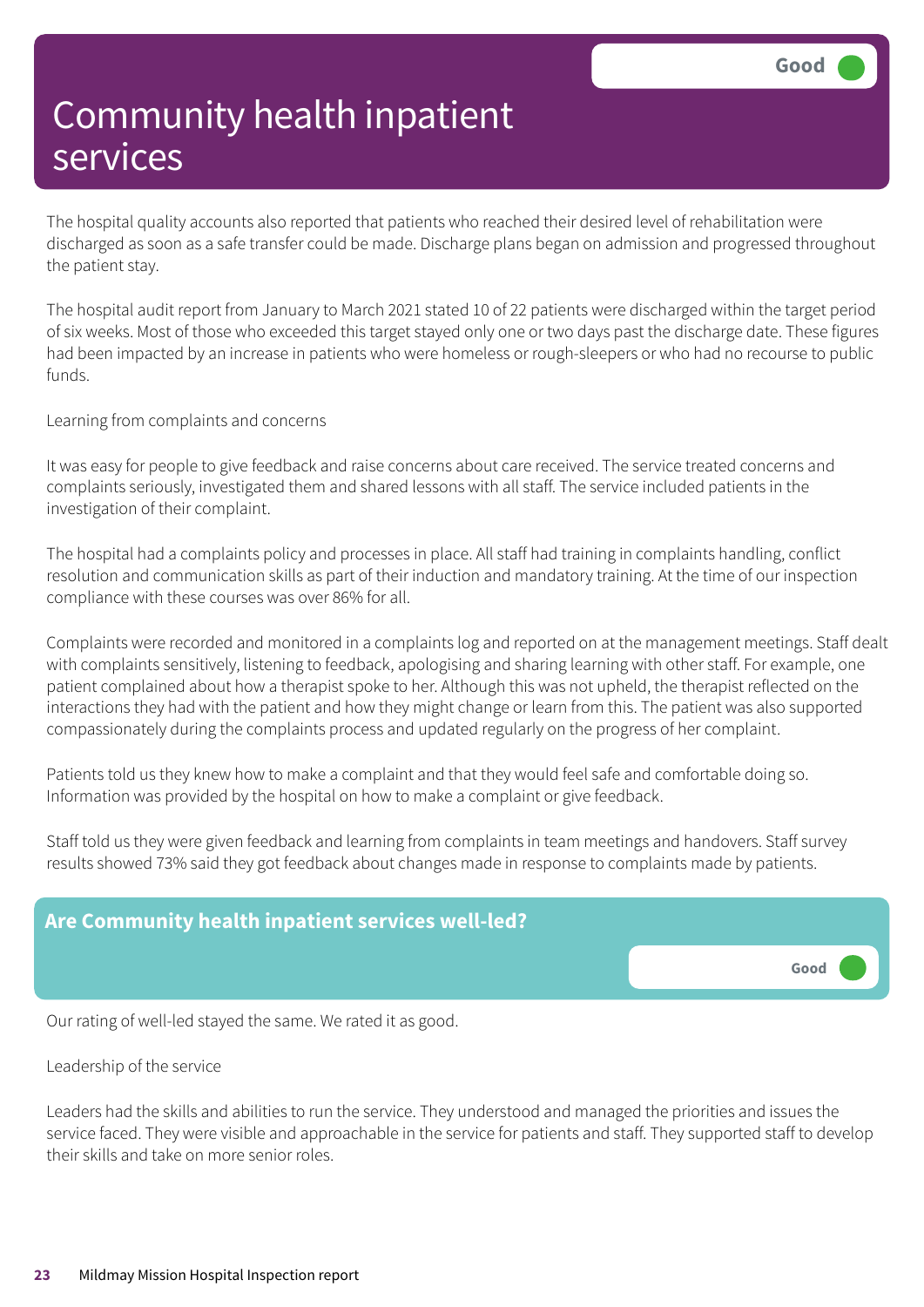The chief executive officer (CEO) and registered manager were both visible on the wards, speaking to patients and staff. The registered manager attended the MDT meeting every week so she would be aware of the patient group and current risks. The leadership team had worked hard to support and develop good relationships between the MDT and nursing team.

Since our previous inspection the hospital had appointed a lead nurse with responsibility for safeguarding. An increase in safeguarding referrals had been identified as a result of the new homeless stepdown pathway. The safeguarding lead was responsible for working with partner agencies and providing information and support to staff to ensure issues were identified quickly and keep patients safe from harm.

Staff spoke positively about the leadership team and said they were approachable and supportive. One staff member told us they could speak up and felt listened to. Another member of staff said the leadership team recognised staff skills. Staff survey results showed most staff looked forward to coming to work and felt valued in their role. This was notable as the hospital had faced a challenging year.

The organisation supported staff to develop and progress. For example, one nurse was being supported through flexible working and financial support to complete their top up degree. Other members of staff told us they had been supported to complete their masters degrees. Staff showed loyalty to the organisation and many having worked there for several years.

#### Service vision and strategy

The service had a vision for what it wanted to achieve and a strategy to turn it into action, developed with all the relevant stakeholders. The vision and strategy were focused on sustainability of services and aligned to local plans within the wider health economy.

The Mildmay Mission Hospital's vision and strategy were clearly documented on their website and in their strategic plans. Staff were able to describe the hospital's vision and values and we observed this in their interactions with patients. Patients' told us they felt supported and cared for by the staff to get better and become more independent.

The service had a clear, detailed strategic plan and had developed ideas for a new service pathway to meet the needs of the local population. This meant that despite facing closure, when the pandemic began, it was able to mobilise quickly to provide the stepdown homeless and Covid-19 care pathways to support the NHS manage the crisis.

The service was working with the commissioners to try to make the homeless pathway permanent.

#### Culture within the service

Staff felt respected, supported and valued. They were focused on the needs of patients receiving care. The service promoted equality and diversity in daily work and provided opportunities for career development. The service had an open culture where patients, their families and staff could raise concerns without fear.

There was a clearly defined organisational culture at the hospital, based on Christian values and the charitable history of the hospital.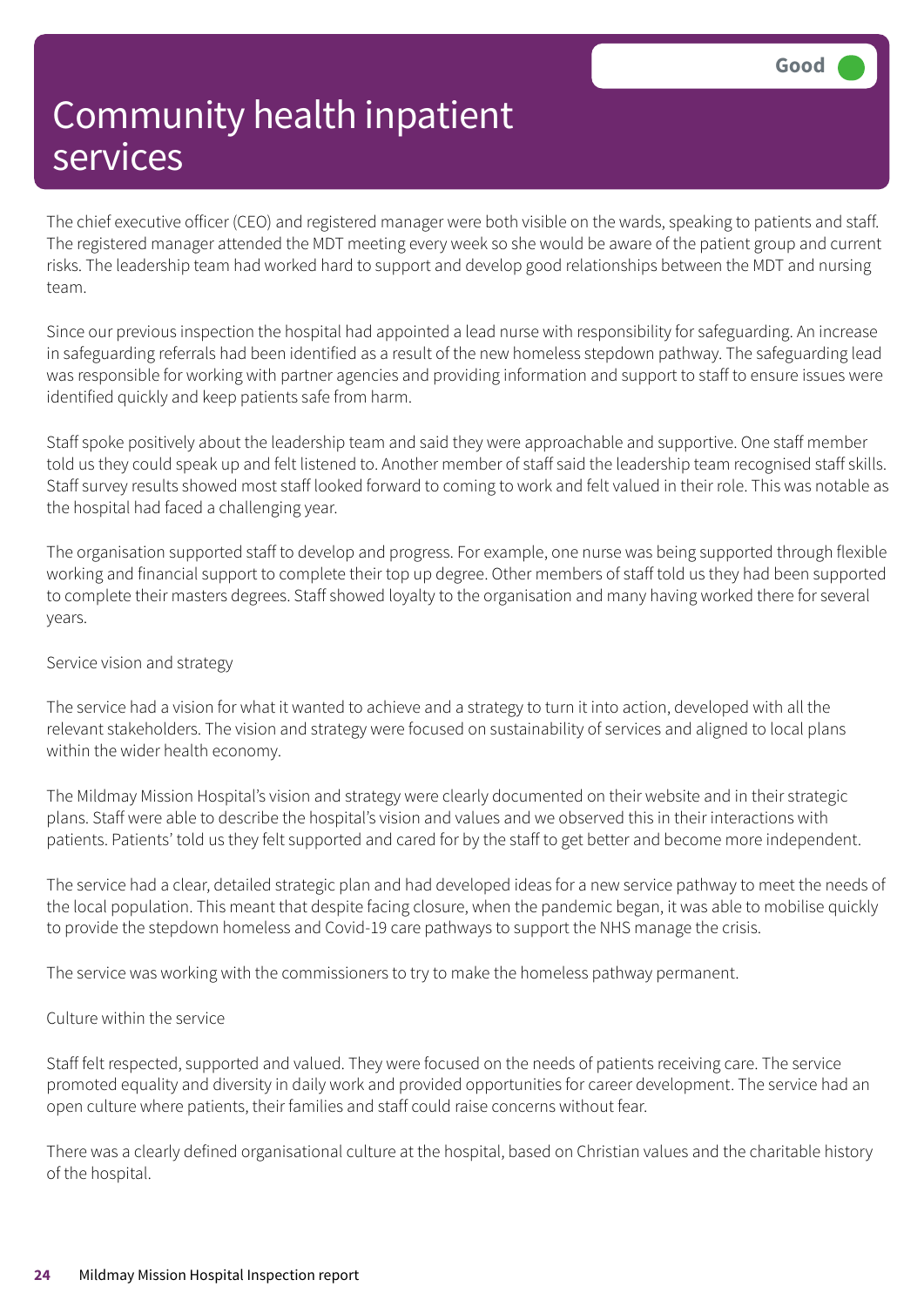Staff told us they were proud of the work they did and the quality of the care they provided to patients. There was a clear focus on the patient experience. Staff knew the patients well and told us that supporting people and improving lives motivated them.

Staff described good working relationships with each other and described an open, learning culture and felt supported by management when things went wrong. Morale was described as 'good'. Several members of staff described the hospital as being like a family. Staff described themselves as enthusiastic about their job and looking forward to coming to work.

There were systems and processes in place to support staff to speak up if they were concerned about unsafe clinical practice. This included a whistleblowing policy. All staff were able to access this. The hospital had a Speak up Guardian and had set up monthly meetings with staff to provide consistent support. During the COVID-19 crisis staff had access to additional psychological support either with the clinical psychologist or the chaplain.

Staff survey results showed staff felt the organisation would support them to speak up and address any concerns that they had.

Most staff felt the hospital was dedicated to diversity and inclusiveness and at the time of our inspection 12.5% of board members and 37.5% of the management team were from BAME backgrounds.

Governance, risk management & quality measurement

Leaders operated effective governance processes, throughout the service and with partner organisations. Staff at all levels were clear about their roles and accountabilities and had regular opportunities to meet, discuss and learn from the performance of the service.

The hospital had governance processes in place to ensure the reporting, escalation and review of risk and performance information. The service had a risk register which was discussed and reviewed at monthly management and risk management meetings. Risks were rated red, amber and green to help identify priorities. Clear mitigation action plans were in place for each documented risk. This information was reported to the clinical governance group and the board of trustees on a quarterly basis.

The risks identified by the service reflected the risks identified by staff and included infection control, verbal and physical assaults on staff by patients, risk of falls and the impact of COVID-19. The service recognised and mitigated risks appropriately.

All staff could access the incident log and the risk register on the shared drive. Staff were able to describe the main risks to the service and learning was shared through team meetings and handovers.

Managers monitored performance indicators including serious incidents, infection control, rehabilitation outcome measures, agency staff use and duty of candour reporting. Members of the MDT took part in audits which were reported on a quarterly basis with recommendations to address any issues identified. Performance indicators were discussed at the monthly management and risk management meetings to monitor progress and identify any barriers to mitigating issues identified.

The service had a shared drive which all staff could access. Each ward had a nurse's station with computers available for staff to update records and check emails. However, we observed information being stored in different places as the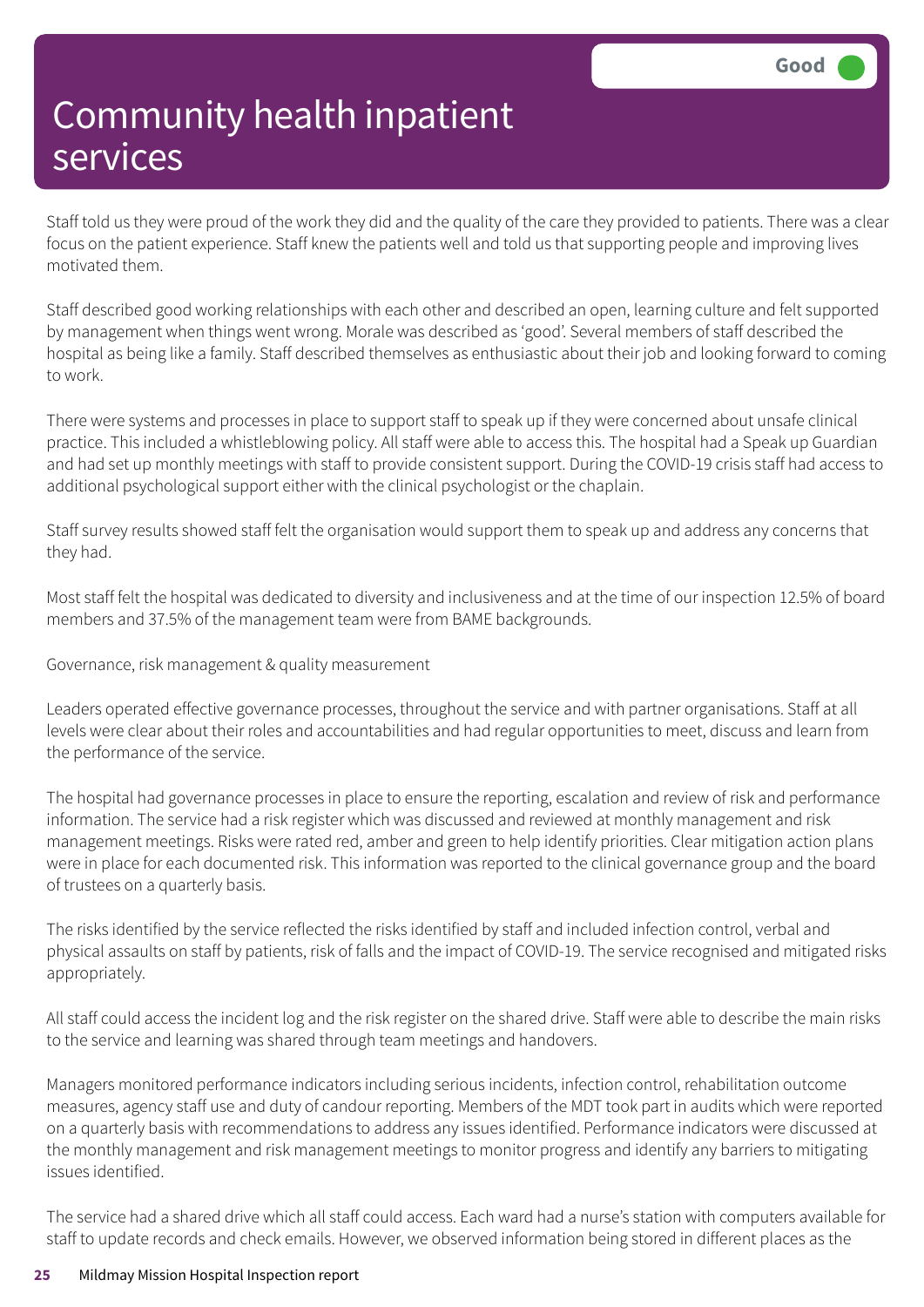hospital used paper and electronic records and it was not clear what information was stored where. This was a risk that was not recorded on the risk register. There was a quality improvement project working on migrating paper records over to electronic records. The hospital quality account report 2019 – 2020 indicated this would take two to three years to complete but would help in decision making and to improve patient welfare.

The hospital had clear governance processes in place. The service held monthly risk management and weekly operational management meetings. Both meetings reviewed contract performance, bed occupancy and acuity, staffing issues and general oversight of operations and risk. Quarterly clinical governance meetings were attended by members of the board of trustees and reviewed the risk register, dashboard reports and reports from all directorates. Members of the MDT attended risk management and clinical governance meetings on a rotational basis and were responsible for feeding back any issues to and from frontline staff.

#### Information Management

The service collected reliable data and analysed it. Staff could find the data they needed, in easily accessible formats, to understand performance, make decisions and improvements. The information systems were integrated and secure. Data or notifications were consistently submitted to external organisations as required.

The hospital UKROC data was monitored through the quarterly audit report and demonstrated that the service delivered good outcomes for patients and the wider health and social care system.

The service had a comprehensive audit programme which involved members of the MDT taking responsibility for specific areas. Audit outcomes were fed into a monthly dashboard and quarterly performance and quality report and the quarterly audit reports. The quarterly audit report included learning, actions and recommendations.

Audit data including the quarterly reports was available for staff to access on the shared drive. The clinical lead nurse discussed performance and learning in team meetings.

The registered manager was responsible for submitting notifications and did so in a timely manner. This information was recorded on the incident log. Data was also shared through reports and in person meetings with the board of trustees and the commissioners.

We reviewed minutes of management, risk and clinical governance meetings, the dashboard report for May 2021, the Q4 2021 quarterly performance and quality report and the audit report covering January to March 2021 and found there was clear recording of information, updates and actions.

#### Engagement

Leaders and staff actively engaged with patients, staff, the public and local organisations to plan and manage services. They collaborated with partner organisations to improve services for patients.

The Mildmay Mission Charity fundraising team managed a comprehensive programme of activities they adapted and continued throughout the pandemic. High profile supporters of the charity helped to raise the profile of the organisation.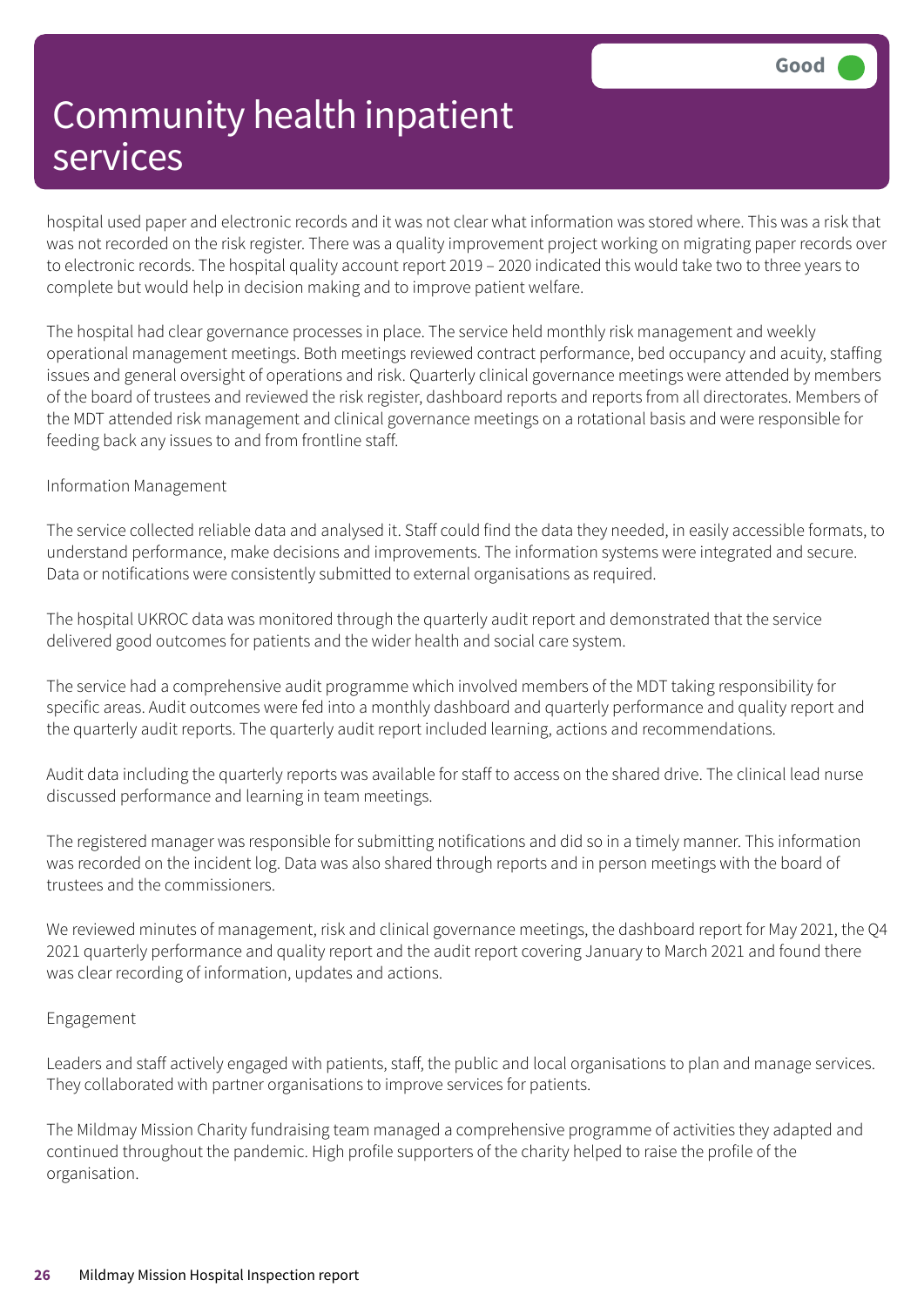The hospital collected feedback from patients either through face to face discussions with actions taken immediately or through a patient survey form. The hospital used PLACE (Patient-led Assessments of the Care Environment) to provide motivation for improvement by providing a clear message directly from patients about how the environment or service could be improved. The most recent PLACE inspection identified improvements were needed to be made to the food service. The hospital was working to improve menu choices and the food service overall.

The information officer recently designed a new, user friendly survey form to encourage patient feedback. Data collected from patients in quarter 4 showed high levels of satisfaction in relation to hospital cleanliness, the care received, being treated with dignity and respect and being informed on how to make a complaint. All patients who completed the survey said they would recommend Mildmay to a friend or family member.

Continuous staff support was identified as a service priority for 2020/21 in the quality accounts report 2019 -2020. There had been an increased risk of verbal assault by patients to staff following the implementation of the homeless pathway. The hospital made it a priority to make sure staff were trained in managing challenging behaviour as well as proving other forms of support such as counselling sessions and one to one discussions with the Speak Up Guardian.

The hospital conducted anonymous staff surveys on a quarterly basis. The results of this were reviewed at the management meetings and action plans developed if needed. The survey results for April 2021, completed by 87% of staff, showed most staff were very positive about the service despite the challenging year it had faced. Staff reported enthusiasm for work and thought management recognised their contributions whilst at work.

Innovation, improvement & sustainability

All staff were committed to continually learning and improving services. They had a good understanding of quality improvement methods and the skills to use them.

The hospital was the first to offer a stepdown pathway for the homeless population of London. The hospital stepped in at the start of the pandemic to alleviate the burden on the NHS and provided rehabilitative healthcare for people who were homeless or sleeping rough and who were recovering from illness or injury. The service also created a COVID- 19 care pathway providing a safe place for up to two patients to self-isolate. The creation of two additional patient pathways meant the hospital continued to stay open and patients requiring HIV related rehabilitation continued to be able to access this.

Staff were passionate about the sense of community the hospital had created, comparing colleagues and patients to a family. The hospital worked with volunteers and employed a volunteer coordinator who supported new volunteers. Volunteers had a broad range of roles including supporting patients to attend appointments in the community and collecting medication from pharmacies. Volunteering had continued throughout the pandemic with processes being adapted in accordance with government guidelines. This had benefitted patients.

The hospital UKROC data was monitored through the quarterly audit report and demonstrated that the service delivered better rehabilitation outcomes patients and cost savings for the wider health and social care system

The hospital had a complaints and incident reporting system processes that supported continuous learning and improvement. This included staff de-briefs and incident reviews.